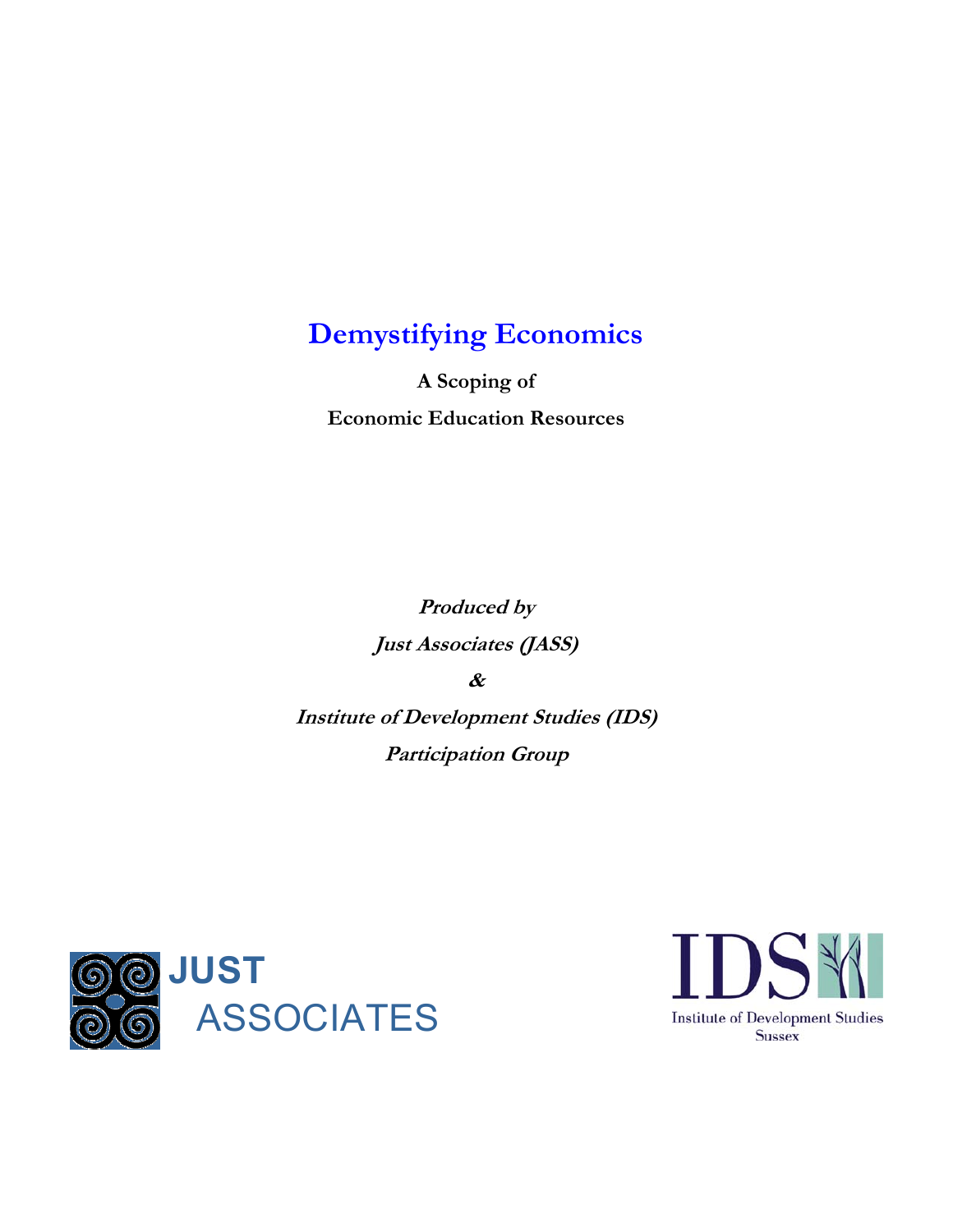## **Just Associates**

Washington, D.C. 1 202 232 1211

info@justassociates.org

http://www.justassociates.org/

# **Institute of Development Studies**

## **Participation Group**

Brighton, UK +44 (0) 1273 606261

participation@ids.ac.uk

http://www.ids.ac.uk/ids/particip/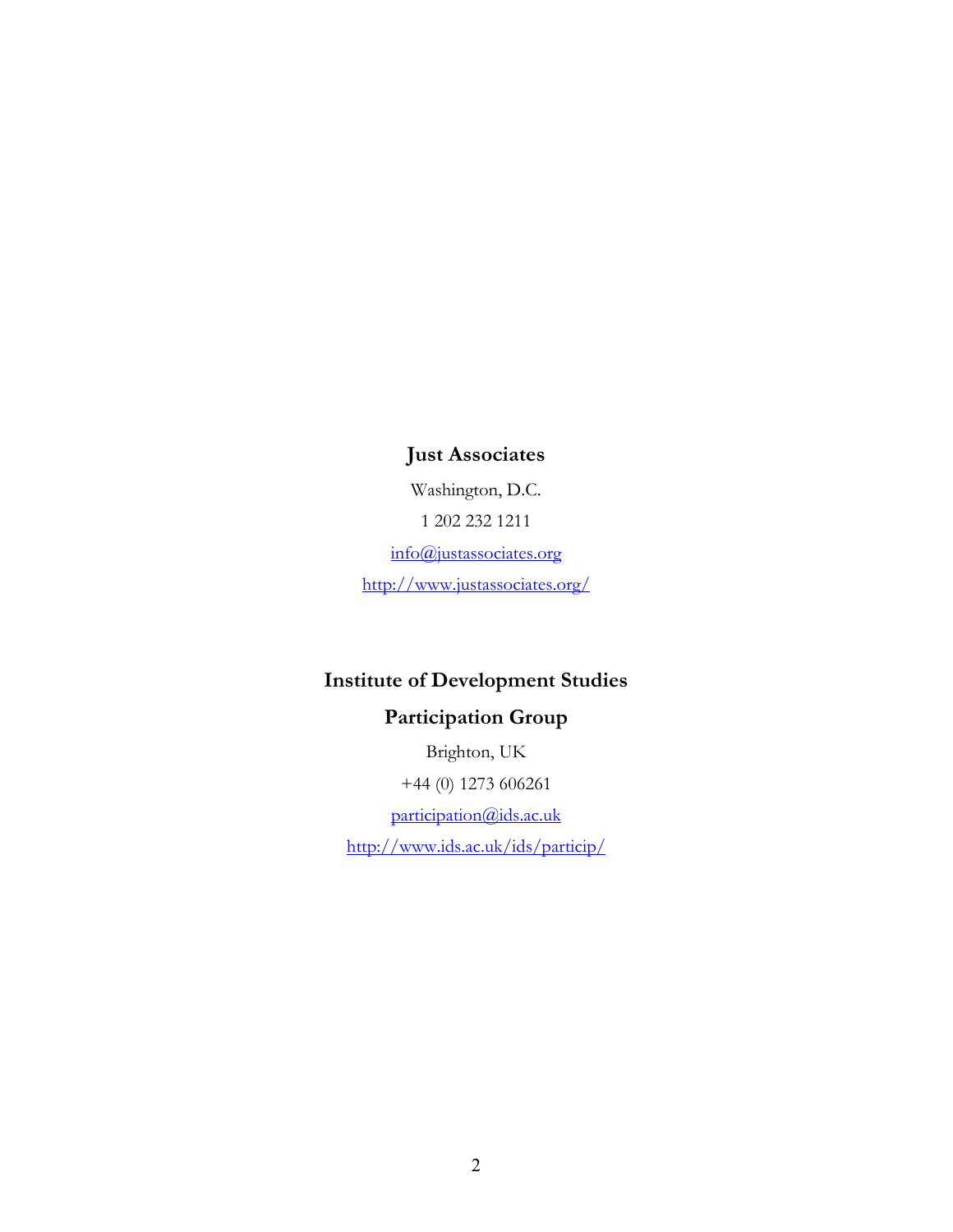## *WHY ECONOMIC LITERACY?*

For many people around the world, economic policy is shrouded in the mystique of "expertise" that tends to obscure the politics behind the economics. Like all public policy, to one degree or another, economic policy choice is shaped partly by expert knowledge but ultimately it's the product of political negotiation, conflict and compromise between different interests. The problem is that the cloak of "expertise" tends to prevent citizens, workers, consumers and even government leaders, from participating fully and openly in economic policymaking. The scarcity of participation and debate in economic policy is compounded today in many countries because many aspects of local and national economic policy are dominated by global actors and policies.

It's not surprising that reform and justice advocates of all kinds have sought to *demystify* economics and economic policy for decades. Education initiatives aimed at unpacking the key features, core assumptions, real consequences and hidden priorities behind economic policy have been an important part of diverse economic justice, political organizing and reform strategies through which grassroots groups, citizens, unions and leaders in government challenge policies that benefit the few, and seek more equitable alternatives and respect for rights. Over the years, these diverse economic education initiatives – some large, some small, some informal, some formalized -- have been called "popular economics" or "economic literacy". But, fundamentally, their common purpose is to offer the **ABCs of economics**, making this knowledge more accessible and relevant to the average worker, citizen or leader, and thus, enabling them to challenge politicaleconomic choices that are undemocratic and unsustainable.

Although the intentions of economic literacy efforts today are similar to ones 30 years ago, the nature of policy and economics is always changing. Today, economic globalization has added an additional layer to the mystery of economic knowledge and policy choice. Similarly, different moments in history are shaped by ideological trends that have a big impact on policy choice and citizens' acceptance or demand for alternatives. Today, although the "Washington Consensus" that has defined economic policy the world over for some time is thought by many to be "in crisis", neo-liberalism and its aftermath still dominate economic policy choices in many contexts. For more than a decade - small government, reduced taxes, minimal labor and environmental standards, privatization of essential services and fiscal austerity have been the hallmarks of both global and to a great extent, national and local economic policy.

So, effective economic literacy is not just about the ins and outs of concrete policies, it must also equip citizens to probe and think critically about the core ideas, worldview and political agendas behind policy. What's more, recent experience shows that economic literacy must also help citizens trace the connections between their local economic situation and realities of injustice to national and global economic policy dynamics in order to enable them to strategize about how to participate in and pressure for change.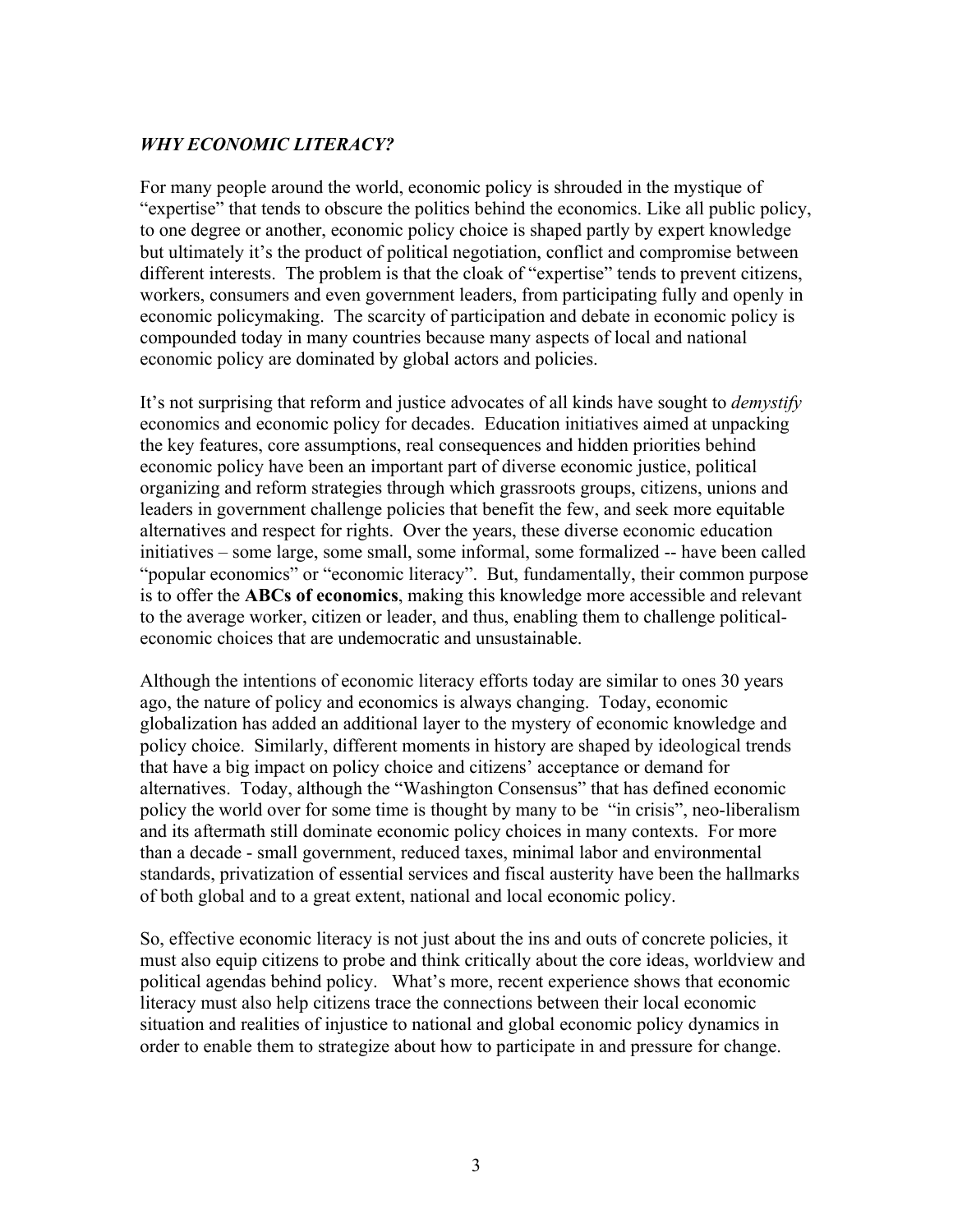Through our diverse action research, participatory education and advocacy-organizing efforts in connection with economic and social justice initiatives, Just Associates and at the IDS-Participation Group have been reminded of the central importance of economic knowledge to citizens, workers, consumer and government leaders and the evolving complexity of the local-national-global dynamics. Out of our common commitment to building effective citizen, trade union and local government participation, we were interested in taking a look at how civil society groups around the world committed to rights, justice and democratic participation were handling these new economic education challenges.

This *Partial Scan of Economic Education Resources* is an initial attempt to identify and catalogue some of the many rich economic literacy resources that have been developed and used by NGOs, trade unions, social movements and others. While these resources generally share the goal of "popularizing economics" and global economics in particular, these materials vary significantly in terms of their level of accessibility to grassroots audiences, their potential use in a learning setting and their easy connection to action. While some are more suitable for NGO activists or union leaders with some policy sophistication, others are suited for workers and grassroots communities with no knowledge of economics. Although some materials provide a useful, simple explanation of concepts and terminology for reference, others embed economic analysis and concepts in participatory learning processes more readily tied to action.

We share this scan as a work in progress aware that we've barely scratched the surface. Even as we attempt to finalize this initial list, we are discovering materials in video, CD and other formats. We are also painfully aware that this is a list of materials in English – knowing that rich varieties of economic literacy materials are produced and used widely in Latin American, East Asia, Eastern Europe and West Africa in many other languages than English. With that in mind, we encourage you to send us your additions and corrections to: *participation@ids.ac.uk* marked with 'Econ Literacy' in the subject heading. Please include the title, author(s), main concepts, length (number of pages), a brief summary, date of publication, publisher and contact information for the distributor (address, phone and e-mail).

We would like to thank Darshana Patel at IDS and Vivek Ramkumar at Just Associates for compiling this information. We are hopeful that this list of resources, albeit incomplete, helps to energize and inspire this critical but often under-resourced aspect of long-term strategies aimed at political and economic transformation: helping people to better understand and use economic knowledge to promote sustainable, people-centered alternatives.

John Gaventa Lisa VeneKlasen **IDS-participation Group Just Associates**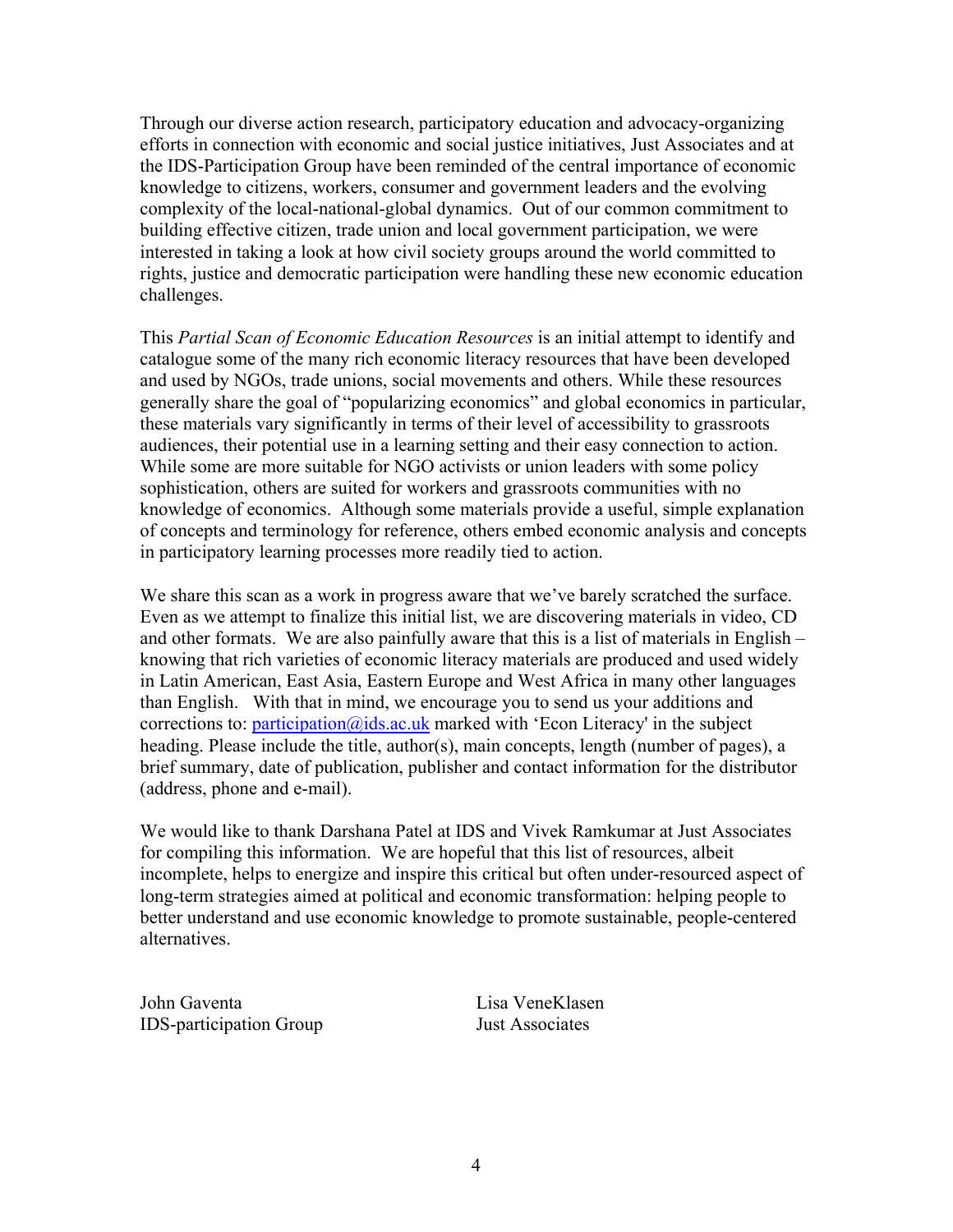# **Demystifying Economics**

#### **A Scoping of Economic Education Resources – Annotated bibliography –**

**Prepared by Darshana Patel and Vivek Ramkumar** 

## **Action Research on Garment Industry Supply Chains**

# **Main Concepts: Worker Rights <sup>2003</sup>**

This guide combines the experiences of organizations that participated in an action research project in Asia and Europe. The first section of the guide outlines the basics of how global supply chains operate, the second section details four different methods for tracing supply chains and third section highlights some of the primary concerns of workers themselves. The final section provides some tips on how to write a report to present the findings for advocacy purposes.

| Jennifer Hurley, Angela Hale, Jane Smith | $(44)$ 161247 1760                          |
|------------------------------------------|---------------------------------------------|
| Women Working Worldwide                  | info@women-www.org                          |
| Manchester, UK                           |                                             |
|                                          | http://www.women-ww.org/action Research.pdf |

 $\_$  , and the set of the set of the set of the set of the set of the set of the set of the set of the set of the set of the set of the set of the set of the set of the set of the set of the set of the set of the set of th

## **Blocking Progress: How the Fight Against HIV/AIDS is Being Undermined By the World Bank and International Monetary Fund**

| <b>Main Concepts: Loan Conditionalities,</b> | 2004               |
|----------------------------------------------|--------------------|
| International Financial Institutions         |                    |
| (IFIs)                                       | $(27 \text{ pp.})$ |

This ActionAid briefing paper explores questions that have been raised over the last two years after which the Ugandan Finance Ministry attempted to block the acceptance of a \$52 million grant to fight AIDS, TB and Malaria. This briefing discusses the logic of IMF loan conditions to developing countries, IMF budget austerity and the reasoning behind strict "budget ceilings" and why the Ugandan finance ministry has prioritized adhering to such ceilings over using this grant to step up the fight against HIV/AIDS.

| <b>Rick Rowden</b>      | $(1)$ 202 835 1240                               |
|-------------------------|--------------------------------------------------|
| ActionAid U.S.A.        | RickR@actionaidusa.org                           |
| Washington, D.C. U.S.A. |                                                  |
|                         | http://www.actionaidusa.org/blockingprogress.pdf |

\_\_\_\_\_\_\_\_\_\_\_\_\_\_\_\_\_\_\_\_\_\_\_\_\_\_\_\_\_\_\_\_\_\_\_\_\_\_\_\_\_\_\_\_\_\_\_\_\_\_\_\_\_\_\_\_\_\_\_\_\_\_\_\_\_\_\_\_\_\_\_\_

**(67 pp.)**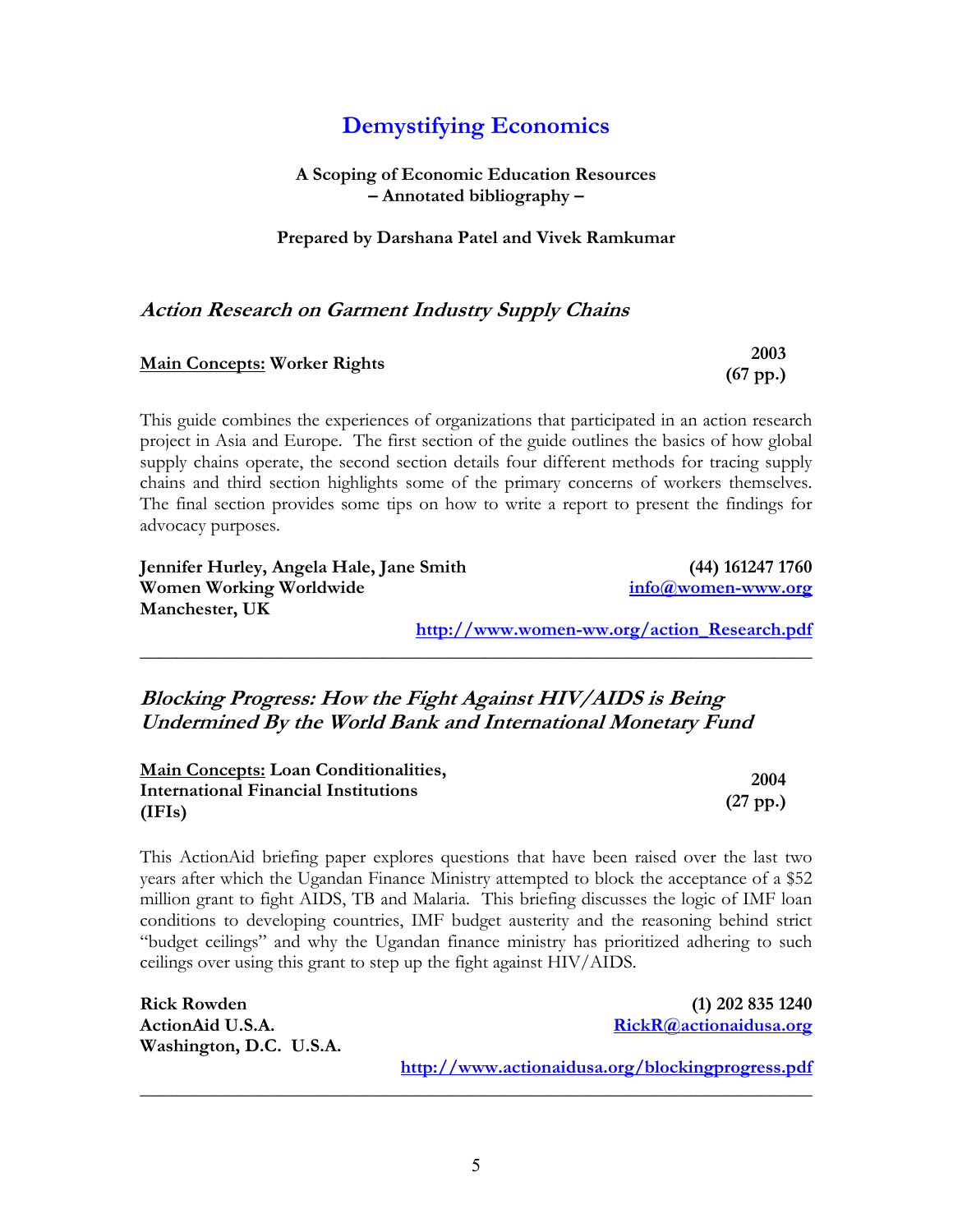## **Budgeting for People Centred Development**

## **Main Concepts: Budget Reform**

This CD includes reports, experiences, learning and resources from three workshops on people centred budget advocacy. The workshops cover themes of power and interests in public finance and policy, budget systems and revenue and expenditure analysis.

**Hannah Beardon The Integrated Social Development Centre, Action Aid Kenya, National Centre for Advocacy Studies isodec@ghana.com Accra, Ghana http://www.isodec.org.gh/isodec/Research-Advocacy/budgetadvocacy/Budget\_Advocacy.html**

\_\_\_\_\_\_\_\_\_\_\_\_\_\_\_\_\_\_\_\_\_\_\_\_\_\_\_\_\_\_\_\_\_\_\_\_\_\_\_\_\_\_\_\_\_\_\_\_\_\_\_\_\_\_\_\_\_\_\_\_\_\_\_\_\_\_\_\_\_\_\_\_

## **Economic Literacy: Trade Unions Trainer's Manual**

**Main Concepts: Global Economic Concepts, Worker Rights (45 pp.)**

A manual designed for trainers giving tools and materials to enable him/her to conduct a 3 day economic literacy workshop. It includes material on the basic components of an economy, major domestic and international economic issues with a focus on the Indian Labour Reforms & Industrial Restructuring.

\_\_\_\_\_\_\_\_\_\_\_\_\_\_\_\_\_\_\_\_\_\_\_\_\_\_\_\_\_\_\_\_\_\_\_\_\_\_\_\_\_\_\_\_\_\_\_\_\_\_\_\_\_\_\_\_\_\_\_\_\_\_\_\_\_\_\_\_\_\_\_\_

**Lisa McGowan (1) 202-778-4500 Solidarity Center with INTUC-HMS-CITU-ACILS-AITUC, SARDI Washington, D.C. U.S.A.** 

**www.solidaritycenter.org**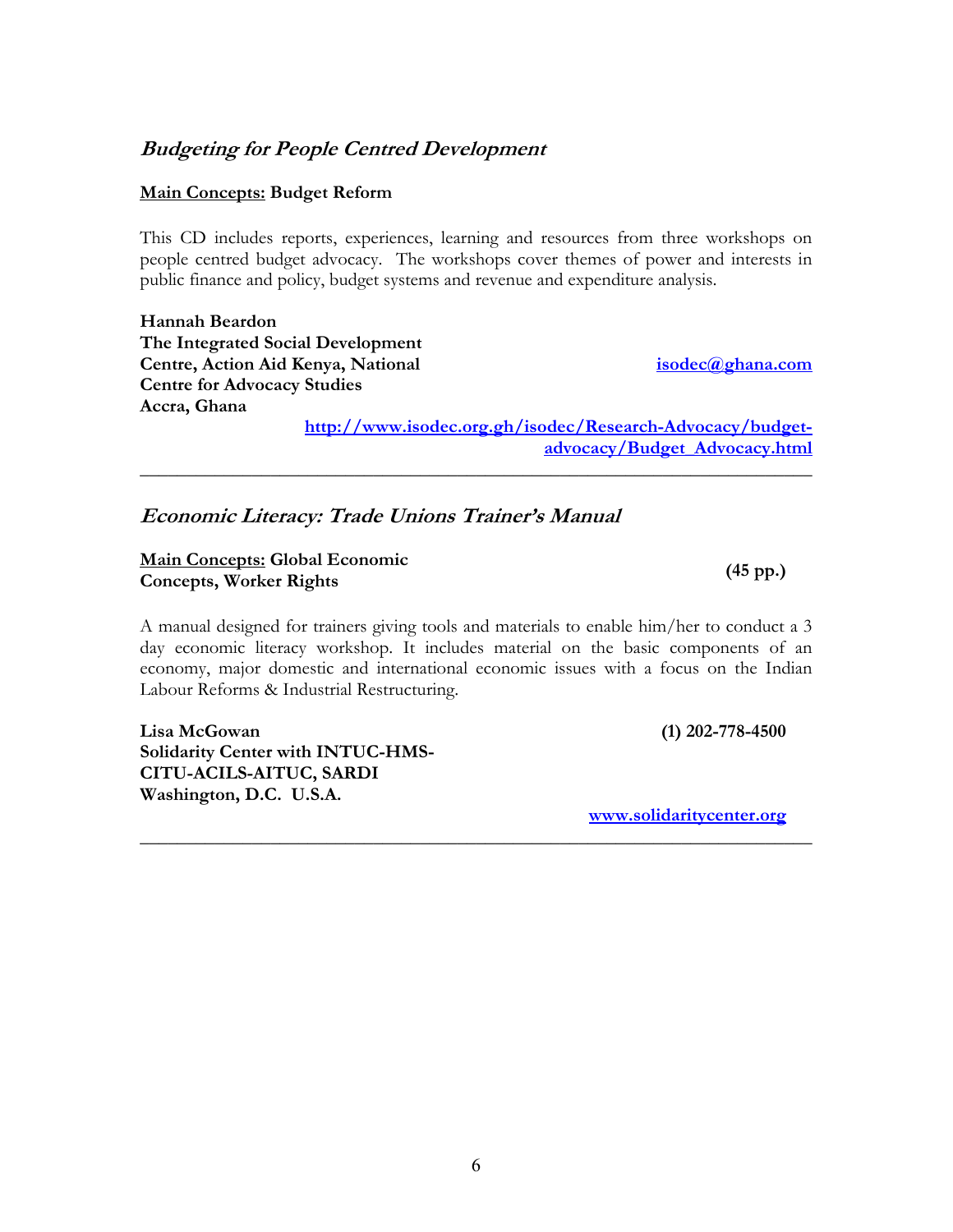## **Economics Education: Building a Movement for Global Economic Justice**

#### **Main Concepts: Global Economic Concepts**

This handbook is targeted for community activists, organizers, union members, students, teachers and citizens - anyone who is interested in learning more about the way the economy affects our lives. Although it does not provide a curriculum, this book presents an accessible analysis of the global economy, complete with handouts that can be copied for use in workshops and group learning. The book also gives some ideas for exercises for structuring workshops. It begins with an analytical framework, then specifically discusses issues of debt, trade and privatization and ends with a list of helpful resources.

**Mary Zerkel (ed.) (1) 416-516-9546**  Praxis, Economic Justice Project catalystcentre@web.ca **Chicago, Illinois U.S.A. http://www.catalystcentre.ca/rtwx2/Catalogue/000004776D.htm**

**\_\_\_\_\_\_\_\_\_\_\_\_\_\_\_\_\_\_\_\_\_\_\_\_\_\_\_\_\_\_\_\_\_\_\_\_\_\_\_\_\_\_\_\_\_\_\_\_\_\_\_\_\_\_\_\_\_\_\_\_\_\_\_\_\_\_\_\_\_\_\_\_**

## **Economics in Indonesia: What Every Worker Needs to Know**

| <b>Main Concepts: Global Economic</b> | 2001                |
|---------------------------------------|---------------------|
| <b>Concepts, Worker Rights</b>        | $(126 \text{ pp.})$ |

This handbook provides a series of exercises for an economic literacy workshop for rank and file trade union members to demystify global economic issues, aimed at helping unions participate in economic policy issues. It includes basic economic concepts, and definitions; analysis of the Asian economic crisis—its causes and impact; the global economic environment and decision-making of international financial trade institutions that impact workers and union members.

\_\_\_\_\_\_\_\_\_\_\_\_\_\_\_\_\_\_\_\_\_\_\_\_\_\_\_\_\_\_\_\_\_\_\_\_\_\_\_\_\_\_\_\_\_\_\_\_\_\_\_\_\_\_\_\_\_\_\_\_\_\_\_\_\_\_\_\_\_\_\_\_

**Lisa McGowan (1) 202-778-4500 Solidarity Center Washington, D.C.** 

**http://www.solidaritycenter.org/our\_programs/global\_/**

**2001 (90 pp.)**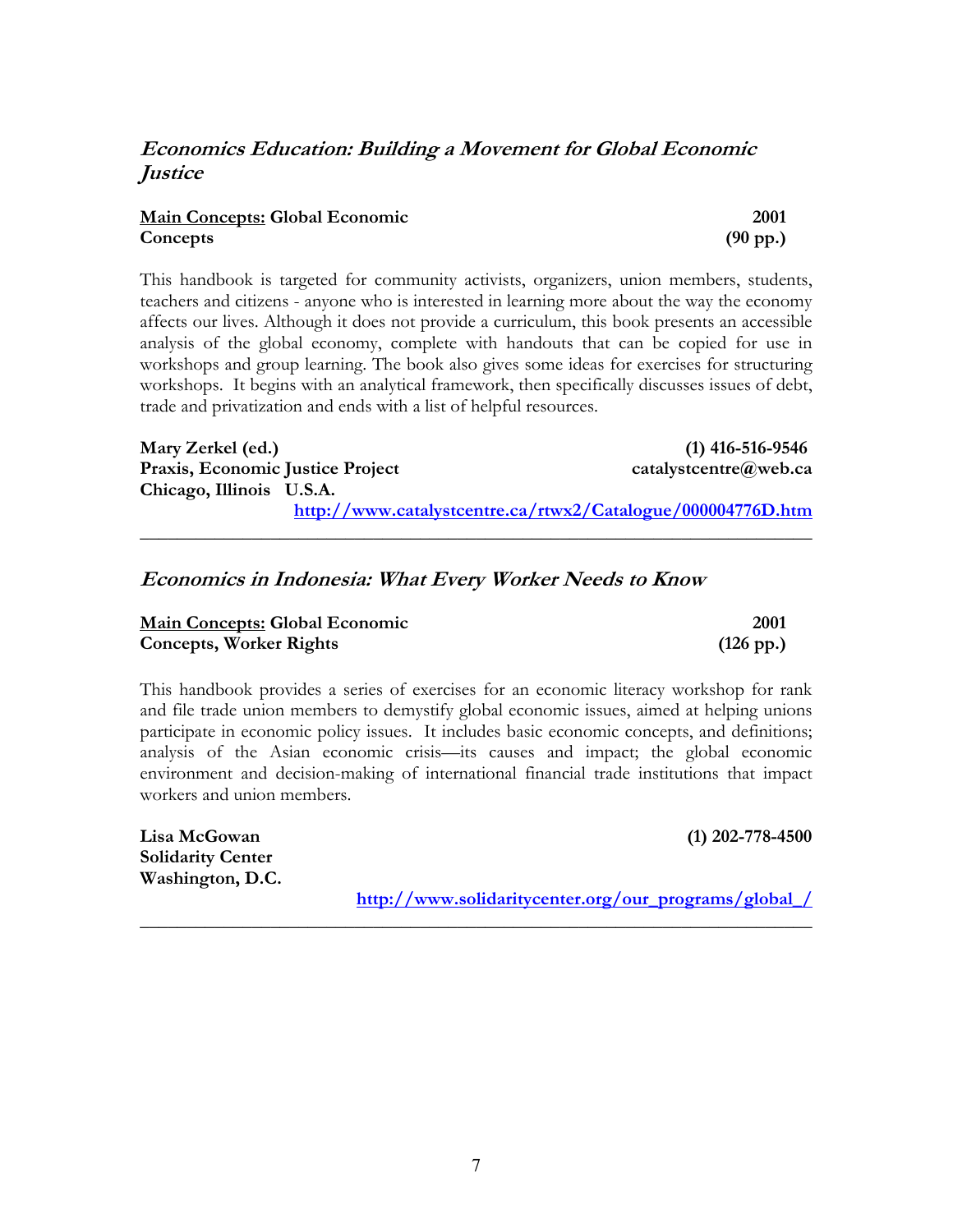#### **Education for Changing Unions**

#### **Main Concepts: Economic Concepts, Worker Rights**

This handbook presents practical, structured learning and planning activities, ideas, and debate about union education. Written in an accessible style, the authors have created a book to inspire working people and teachers in many settings and locations. Six thematic threads tie the book together: community, democracy, equity, class consciousness, organization building, and "the greater good." Evaluation, strategic planning, and survival for the long haul round out the discussion.

**Bev Burke, Jojo Geronimo, D'Arcy Martin, Barb Thomas, Carol Wall (1) 416-535-9914 Women's Inter-Church Council of Canada btlbooks@web.ca Toronto, Canada** 

#### **Field Guide to the Global Economy**

| <b>Main Concepts: Global Economic</b> | $2000$ (To be updated in 2005) |
|---------------------------------------|--------------------------------|
| Concepts                              | $(145 \text{ pp.})$            |

\_\_\_\_\_\_\_\_\_\_\_\_\_\_\_\_\_\_\_\_\_\_\_\_\_\_\_\_\_\_\_\_\_\_\_\_\_\_\_\_\_\_\_\_\_\_\_\_\_\_\_\_\_\_\_\_\_\_\_\_\_\_\_\_\_\_\_\_\_\_\_\_

This book is an "at-a-glance guide" to the myths and realities of the global economy. Illustrated with charts, graphs, and political cartoons, *The Field Guide to the Global Economy* explains the international economy and reveals the harmful effects of corporate-driven globalization. This guide describes how the global flow of goods and services, money, and people affects communities, workers, the poor, and the environment. It also describes the organizing efforts of workers, shareholders, voters, consumers, students, and artists around the world in response to the negative impacts of globalization.

| Sarah Anderson, John Cavanaugh,     |                                              |
|-------------------------------------|----------------------------------------------|
| <b>Thea Lee</b>                     | $(1)$ 202-34-9382                            |
| <b>Institute for Policy Studies</b> | saraha@iec.org                               |
| Washington D.C., U.S.A              |                                              |
|                                     | http://www.ips-dc.org/pubs/pb_fieldguide.htm |

\_\_\_\_\_\_\_\_\_\_\_\_\_\_\_\_\_\_\_\_\_\_\_\_\_\_\_\_\_\_\_\_\_\_\_\_\_\_\_\_\_\_\_\_\_\_\_\_\_\_\_\_\_\_\_\_\_\_\_\_\_\_\_\_\_\_\_\_\_\_\_\_

**2002 (277 pp.)**

**http://www.btlbooks.com/**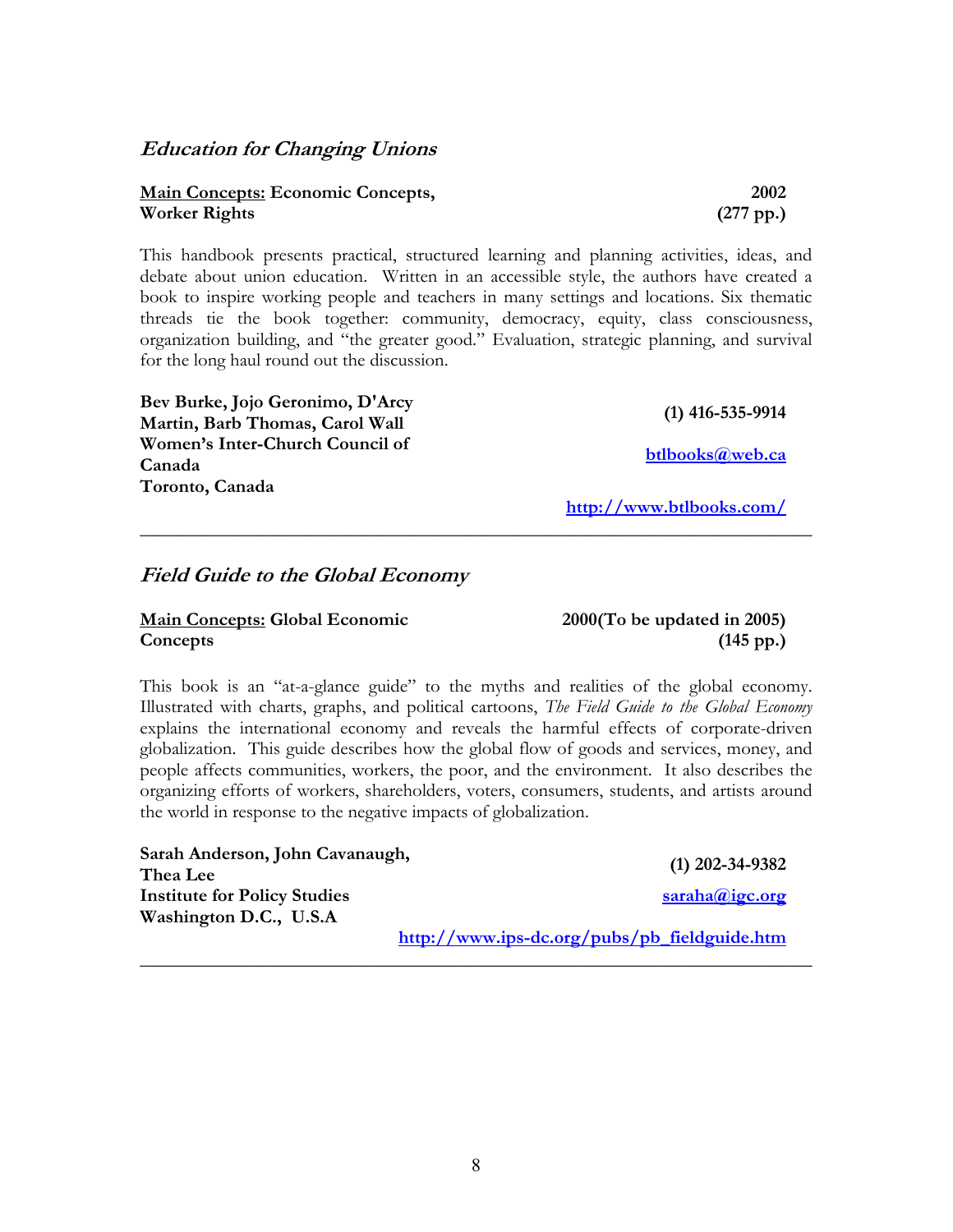## **Fighting Back on Budget Cuts: a Tool Kit**

# **Main Concepts: Budget Reform <sup>2003</sup>**

This publication is designed to be a training resource for organizers, community groups, and public agencies at the city and state levels to help groups fight for community centered budget priorities. This kit can help groups better understand the economic and political context in which budget cuts are taking place, develop strategic communications and organizing plans for influencing budget policy and gain tools and methods for researching state budget processes. It also explains the importance of popular education, campaigns and building alliances within communities to move budget advocacy forward. The final sections outline how to create an issue-based action plan and to involve the media in advocacy work.

| Makani Themba-Nixon, Marta Vizueta | $(1)$ 202-234-5921                                 |
|------------------------------------|----------------------------------------------------|
| The Praxis Project                 | info@thepraxisproject.org                          |
| Washington D.C., U.S.A             |                                                    |
|                                    | http://www.thepraxisproject.org/toolkit/index.html |

\_\_\_\_\_\_\_\_\_\_\_\_\_\_\_\_\_\_\_\_\_\_\_\_\_\_\_\_\_\_\_\_\_\_\_\_\_\_\_\_\_\_\_\_\_\_\_\_\_\_\_\_\_\_\_\_\_\_\_\_\_\_\_\_\_\_\_\_\_\_\_\_

## **Fighting Back with Social Movement Unionism: A Handbook for Alliance of Progressive Labor Activists**

| <b>Main Concepts: Global Economic</b> | 2002               |
|---------------------------------------|--------------------|
| <b>Concepts, Worker Rights</b>        | $(68 \text{ pp.})$ |

This primer draws upon lessons from historic trade union struggles to encourage unionists to redefine worker's movements in a changing global and national context. The primer first generally describes the struggles of a globalized workforce and then specifically describes the effects of international and national policies on work in the Philippines. It also highlights different types of organization structures for workers and defines *social movement unionism* as a form of organization with alliances that extend beyond trade unions.

\_\_\_\_\_\_\_\_\_\_\_\_\_\_\_\_\_\_\_\_\_\_\_\_\_\_\_\_\_\_\_\_\_\_\_\_\_\_\_\_\_\_\_\_\_\_\_\_\_\_\_\_\_\_\_\_\_\_\_\_\_\_\_\_\_\_\_\_\_\_\_\_

**Alliance of Progressive Labor mail@apl.org.ph Quezon City, Philippines** 

**http://www.apl.org.ph/APLPrimer/PrimerIndex.htm**

9

**(28 pp.)**

 **(63) 632-927-6991**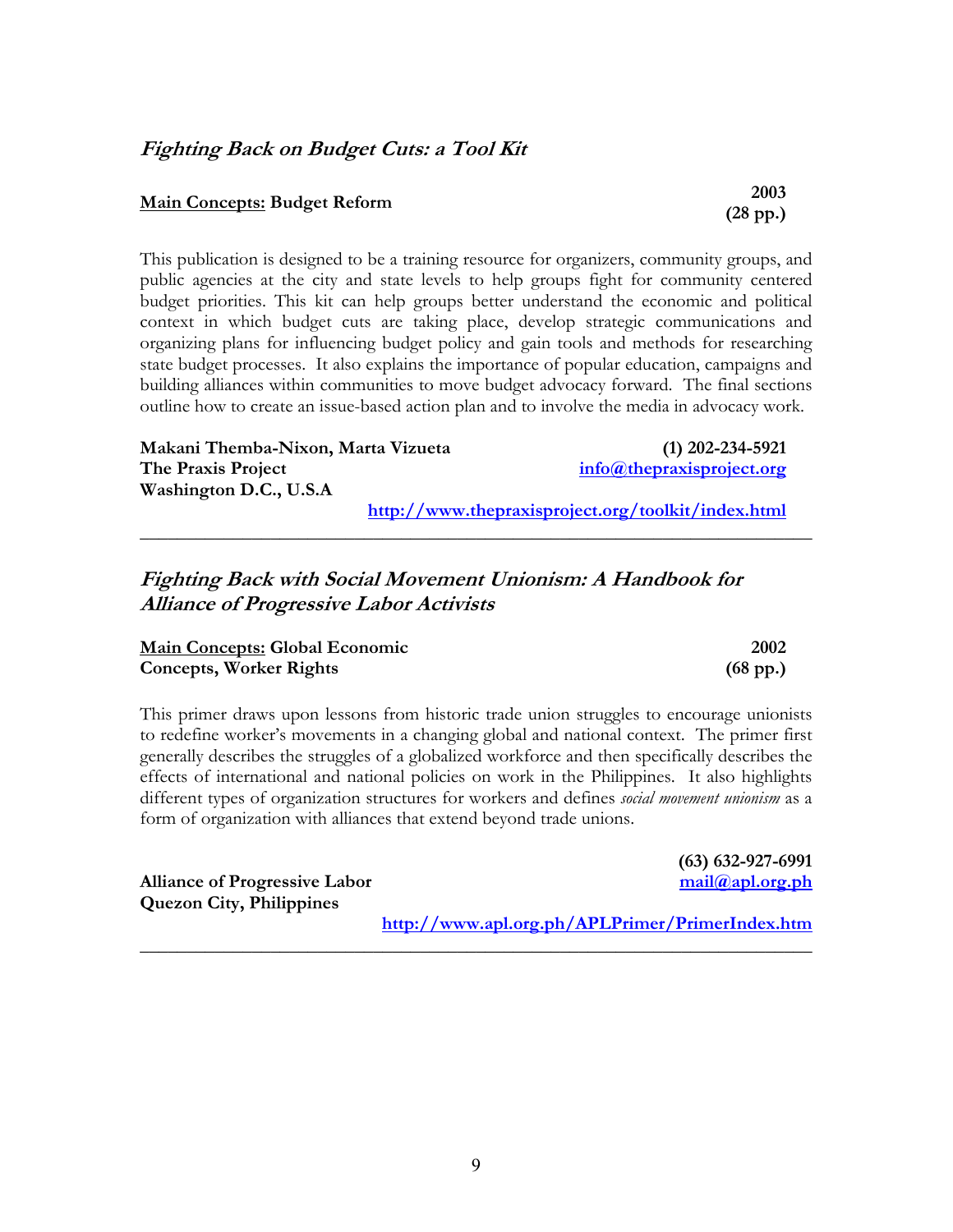## **Free Trade Area of the Americas (FTAA) for Beginners Workshop**

#### **Main Concepts: Global Economic Concepts, Trade 2004**<br> **Concepts, Trade**

Updated in February 2004 with information about Central American Free Trade Agreement (CAFTA), this two-hour popular economics education workshop looks at the rules of the global economy. It uses people's own experience of North American Free Trade Agreement (NAFTA) and globalization as a starting point, and then moves to the institutions that are shaping the global economy. NAFTA case studies from Mexico, the US, and Canada point to the emerging targets of new trade agreements — public services, environmental protections, and worker rights. The workshop ends with stories from the January 2004 anti-FTAA protests and other ways to create a Fair Trade Area of the Americas.

 **(1) 617-423-2148** United for a Fair Economy **info@faireconomy.org Boston, Massachusetts U.S.A.** 

**http://www.faireconomy.org/econ/workshops/ftaa\_for\_beginners.html** *\_\_\_\_\_\_\_\_\_\_\_\_\_\_\_\_\_\_\_\_\_\_\_\_\_\_\_\_\_\_\_\_\_\_\_\_\_\_\_\_\_\_\_\_\_\_\_\_\_\_\_\_\_\_\_\_\_\_\_\_\_\_\_\_\_\_\_\_\_\_\_\_*

## **Gender-Specific Curricula and Training Resources: Globalisation & Trade Series**

#### **Main Concepts: Global Economic Concepts, Trade, Gender Analysis <sup>2002</sup>**

These training courses aim to enable women from around the world to participate in the debate on the global economy by enhancing their understanding of economic and trade concepts and issues. The courses promote the information exchange between women on the gender, trade and the WTO debate by providing them with the opportunity to compare the differences and similarities of the impact of trade policies on women's lives in their own region. The training is a process of sharing specific economic, political and social analysis and information with a group in accessible, participatory ways. It consists of tools to make complex ideas understandable and to uncover systemic issues behind what we observe. Thus, a variety of participatory tools (drama, role play, small groups, mapping) are used. This series includes some resources in English, Spanish, German, French and Arabic.

| Compiled by Carol Barton and |                                                  |
|------------------------------|--------------------------------------------------|
| Mariama Williams             | $(32)$ 2-545-90-70                               |
| Women in Development Europe  | wide@gen. apc. or g                              |
| Brussels, Belgium            |                                                  |
|                              | http://www.eurosur.org/wide/eco%20lit/ecolit.htm |

 $\_$  , and the set of the set of the set of the set of the set of the set of the set of the set of the set of the set of the set of the set of the set of the set of the set of the set of the set of the set of the set of th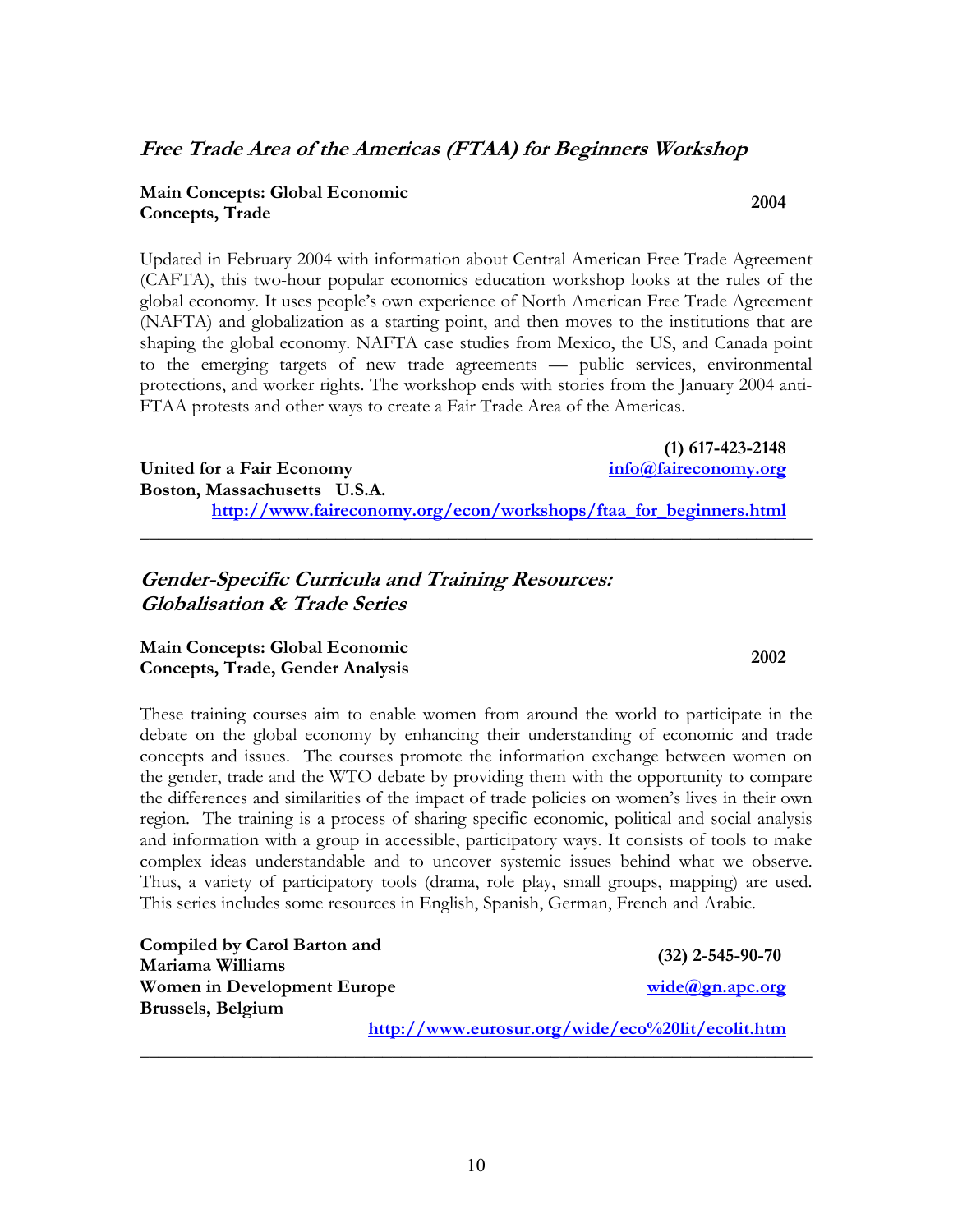## **The Global Activists Manual**

#### **Main Concepts: Globalization 2004**

The *Global Activists Manual* is a guide to transforming the anti-corporate globalization movement. Three dozen authors look beyond the spectacular shutdowns and protests to introduce the reader to farmers in Iowa, industrial workers in Tennessee, and anti-sweatshop activists in Maine who are connecting global injustices to the issues in their own front yards. The authors range from movement "stars" to unsung heroes challenging the world's largest corporations. After framing articles to set a context, case studies describe how activists across the country are meeting each challenge according to their local realities.

\_\_\_\_\_\_\_\_\_\_\_\_\_\_\_\_\_\_\_\_\_\_\_\_\_\_\_\_\_\_\_\_\_\_\_\_\_\_\_\_\_\_\_\_\_\_\_\_\_\_\_\_\_\_\_\_\_\_\_\_\_\_\_\_\_\_\_\_\_\_\_\_

United for a Fair Economy **info@faireconomy.org Boston, Massachusetts U.S.A** 

 **(1) 617-423-2148**

**www.faireconomy.org**

#### **Globalization Briefs**

#### **Main Concepts: Global Economic Concepts**

These global policy briefs are short pieces that explain either recent research in the field or a policy issue more generally. The intent of these pieces is to focus on popular explanations of economic theories and research that people can use in their own policy and organizing work. Each brief includes links to a glossary, as well as links to other sites on the web that can serve as resources.

**Center for Popular Economics** programs (appopulare conomics.org **Amherst, Massachusetts U.S.A http://www.populareconomics.org/globalization/**

\_\_\_\_\_\_\_\_\_\_\_\_\_\_\_\_\_\_\_\_\_\_\_\_\_\_\_\_\_\_\_\_\_\_\_\_\_\_\_\_\_\_\_\_\_\_\_\_\_\_\_\_\_\_\_\_\_\_\_\_\_\_\_\_\_\_\_\_\_\_\_\_

 **(1) 413-545-0743**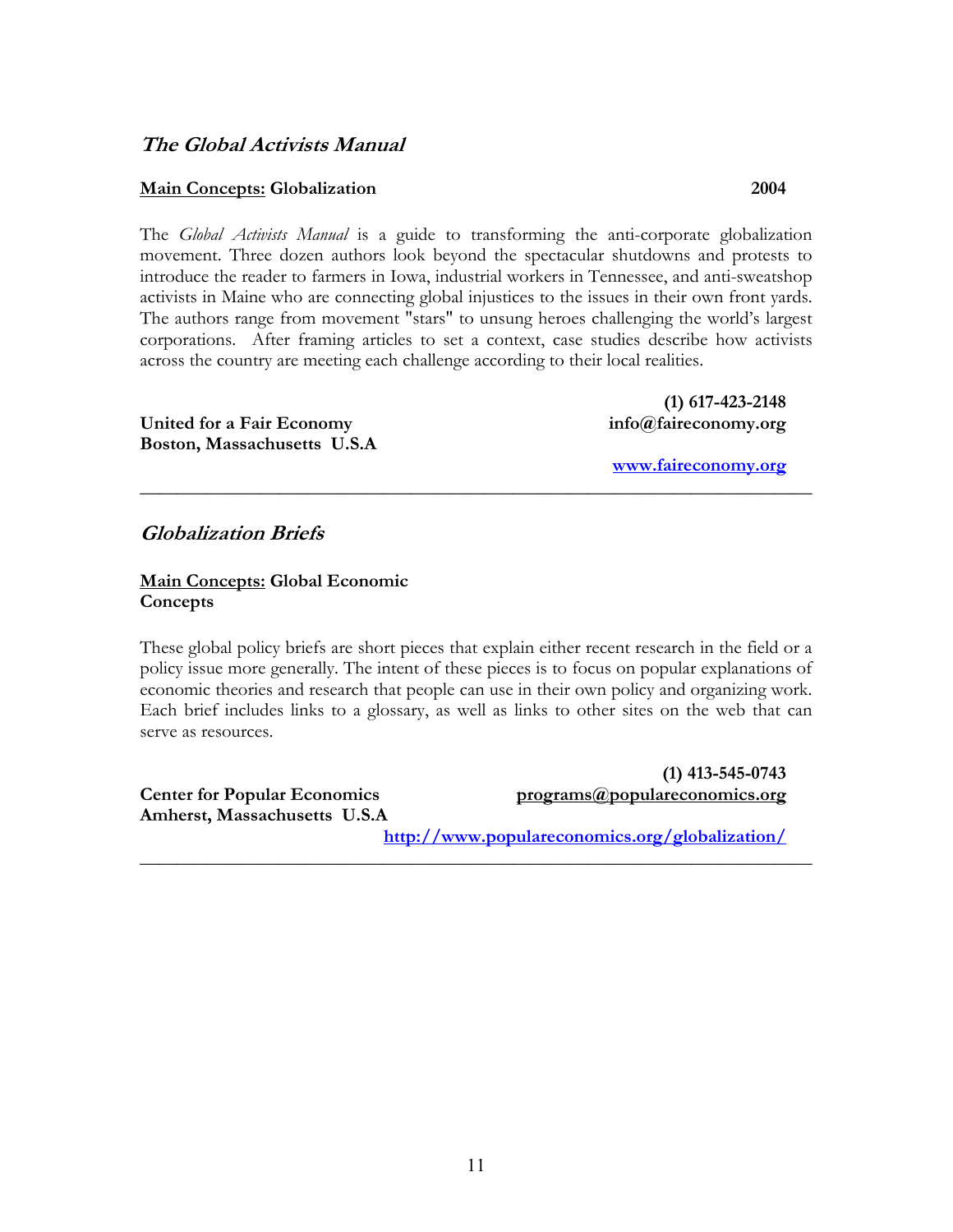## **The Growing Divide: Inequality and the Roots of Economic Insecurity**

# **Main Concepts: Economic Inequality <sup>2004</sup>**

*The Growing Divide* provides an overview of the massive income and wealth shift of the last 25 years. Ideal for workshops, the material contained in this guide stimulates discussions on the effects of gross inequality on citizens and examines the reasons for the shift. It reviews movements in the U.S. that have reversed previous trends toward inequality and provide an opportunity to discuss strategy and meaningful action responses. The Workshop uses a number of participatory and problem-solving activities as well as a series of flip charts to illustrate the meaning behind the numbers.

|                             | $(1)$ 617-423-2148   |
|-----------------------------|----------------------|
| United for a Fair Economy   | info@faireconomy.org |
| Boston, Massachusetts U.S.A |                      |
|                             | www.faireconomy.org  |

\_\_\_\_\_\_\_\_\_\_\_\_\_\_\_\_\_\_\_\_\_\_\_\_\_\_\_\_\_\_\_\_\_\_\_\_\_\_\_\_\_\_\_\_\_\_\_\_\_\_\_\_\_\_\_\_\_\_\_\_\_\_\_\_\_\_\_\_\_\_\_\_

## **Guide to Civil Society Engagement in Advocacy on Economic Justice and PRSP**

#### **Main Concepts: Poverty Reduction Strategy Papers (PRSP) <sup>2004</sup>**

This guide aims to support civil society organizations to engage in the PRSP process in their country. The Guide adopts the PRSP framework for identifying areas for civil society engagement in advancing economic justice. However, its use is not restricted to organizations working in PRSP countries. It is of interest to any organization working on issues relating to economic justice, transparency and accountability in the use of public funds, and pro-poor public policies.

**Jennifer Cornally (353) 01 6293333 Trócaire** pressure pressure pressure pressure pressure pressure pressure pressure pressure in the pressure of the pressure of the pressure of the pressure of the pressure of the pressure of the pressure of the pressure of **Ireland http://www.trocaire.org/policyandadvocacy/policyandadvocacyhome.htm**

\_\_\_\_\_\_\_\_\_\_\_\_\_\_\_\_\_\_\_\_\_\_\_\_\_\_\_\_\_\_\_\_\_\_\_\_\_\_\_\_\_\_\_\_\_\_\_\_\_\_\_\_\_\_\_\_\_\_\_\_\_\_\_\_\_\_\_\_\_\_\_\_

**(35 pp.)**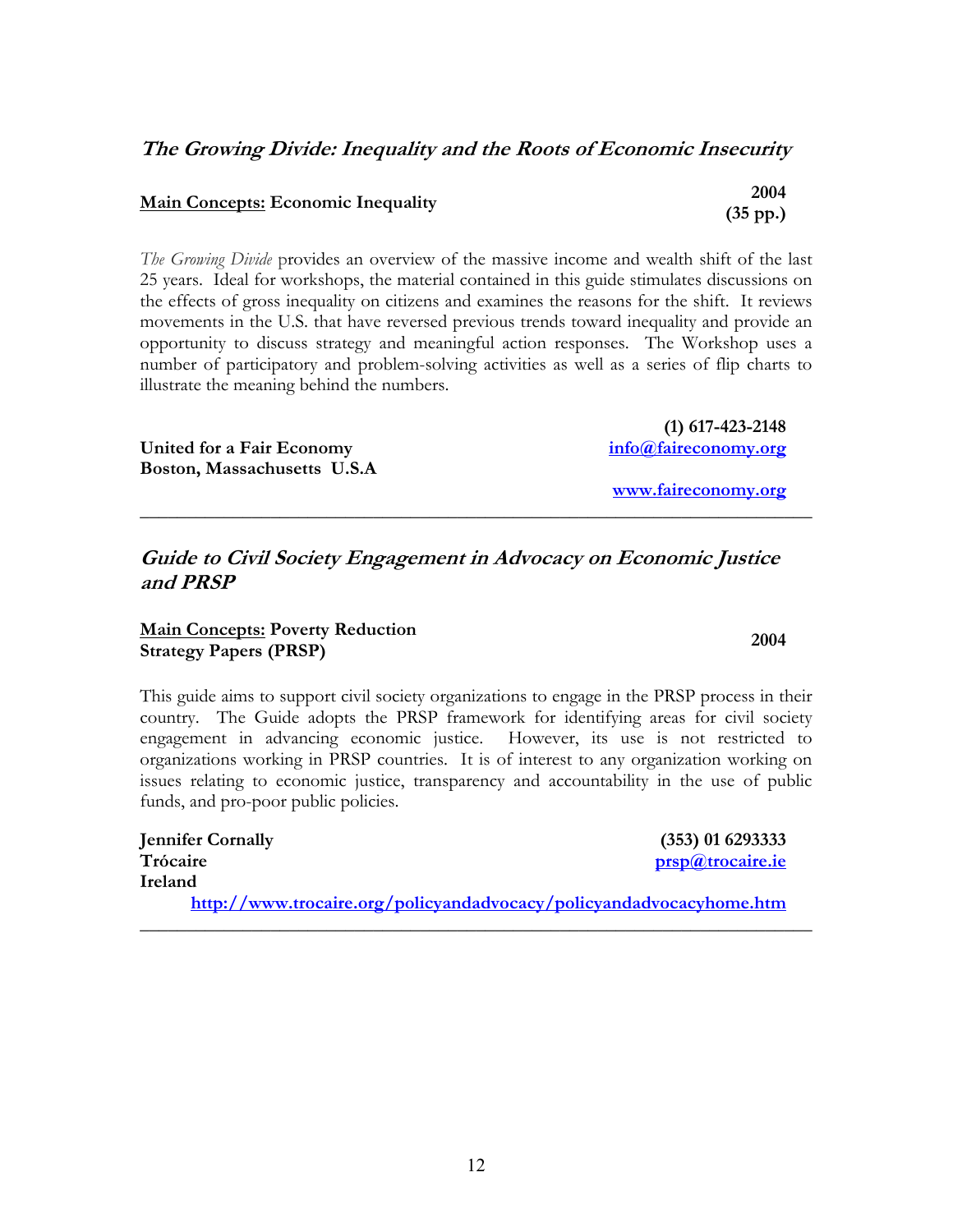## **How to Survive as a Consumer**

#### **Main Concepts: Consumer Rights**

The first in the series of publications under the serial title *Caveat Emptor*, the Latin legal maxim for "Buyers Beware," this book is composed from a compilation of 100-plus articles for the column which appeared in the Sunday edition of *The Economic Times,* New Delhi between October 1990 to 1994. This bilingual publication (in English an Hindi) aims to serve many purposes, including A to Z encyclopedia for consumer redress, law for the layperson, invaluable reference for students, business, government, consumer courts, lawyers and consumers on Consumer Protection Act (COPRA) as amended until June 1993, and training manual on COPRA for activists, paralegals and lawyers.

#### **(91) 141-2207482**

| <b>Centre for Consumer Action Research</b><br>and Training (CART) | $cart@cuts-international.org$              |
|-------------------------------------------------------------------|--------------------------------------------|
| Jaipur, India                                                     |                                            |
|                                                                   | http://cuts-international.org/cart-pub.htm |

## **An Introduction to the General Agreement on Trade in Services (GATS) for Gender Advocates**

**\_\_\_\_\_\_\_\_\_\_\_\_\_\_\_\_\_\_\_\_\_\_\_\_\_\_\_\_\_\_\_\_\_\_\_\_\_\_\_\_\_\_\_\_\_\_\_\_\_\_\_\_\_\_\_\_\_\_\_\_\_\_\_\_\_\_\_\_\_\_\_\_** 

| <b>Main Concepts: Global Economic</b> | 2001              |
|---------------------------------------|-------------------|
| Concepts, Trade, Gender Analysis      | $(6 \text{ pp.})$ |

The General Agreement on Trade in Services (GATS), which was created at the inception of the World Trade Organization in 1994, is the first legally enforceable trade agreement that covers trade and investment in services. The GATS mandates that WTO countries liberalize their service industries and gradually phase out tariff and non-tariff barriers to trade in services. This guide not only explains the technical details of the GATS but also its implications for women working in service industries. It also includes a GATS glossary, which defines common terminology.

| <b>Farah Fosse</b>                    | $(1)$ 202-635-2757 ext. 128                              |
|---------------------------------------|----------------------------------------------------------|
| <b>International Trade and Gender</b> | $\frac{\text{secretariat}(\widehat{a})\text{coc.org}}{}$ |
| Network                               |                                                          |
| Washington, D.C., U.S.A.              |                                                          |
|                                       | http://www.genderandtrade.net/GATS/GATS Intro.pdf        |

\_\_\_\_\_\_\_\_\_\_\_\_\_\_\_\_\_\_\_\_\_\_\_\_\_\_\_\_\_\_\_\_\_\_\_\_\_\_\_\_\_\_\_\_\_\_\_\_\_\_\_\_\_\_\_\_\_\_\_\_\_\_\_\_\_\_\_\_\_\_\_\_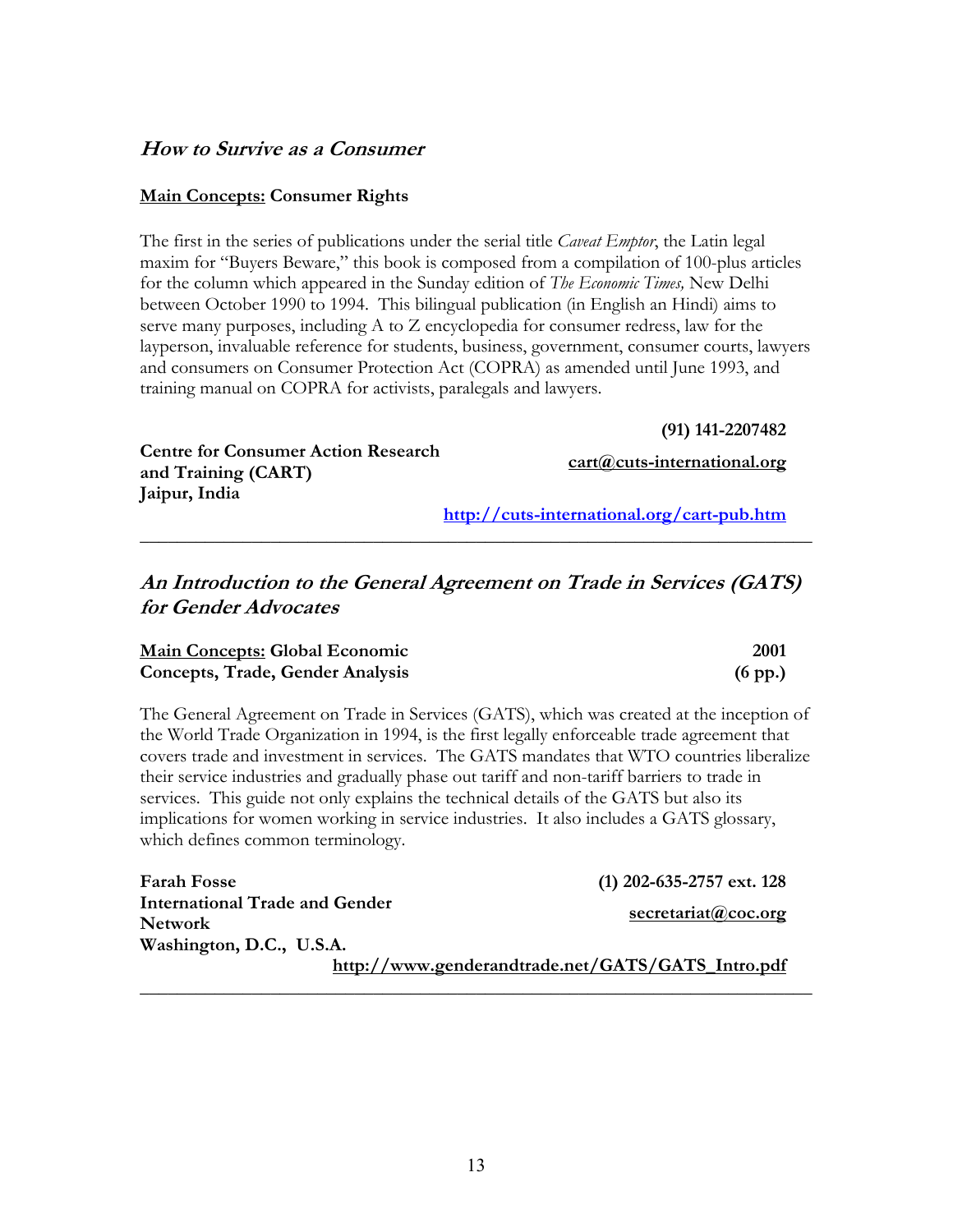## **The Jellico Handbook: A Teachers Guide to Community Based Economics**

**(61 pp.)**

# **Main Concepts: Economic Concepts <sup>1988</sup>**

This handbook presents a course designed to help students and community groups learn how to develop a socio-economic profile of their community, including analyze external factors and explore alternatives drawing upon the experiences of other communities. The course is participatory with class and group discussions, individual and group research projects, case studies and skills workshops, visiting speakers and mini lectures. Group members help plan and revise the class agenda and bring issues and questions for discussion.

| Helen Lewis, John Gaventa                              | $(1)$ 865-933-3443        |
|--------------------------------------------------------|---------------------------|
| <b>Highlander Center</b>                               | hrec@highlandercenter.org |
| New Market, Tennessee U.S.A.                           |                           |
| http://www.highlandercenter.org/r-b-working-papers.asp |                           |
|                                                        |                           |

## **Just Doing It: Popular Collective Action in the America**

| <b>Main Concepts: Global Economic</b>       | 2002                |
|---------------------------------------------|---------------------|
| <b>Concepts, Political Analysis, Worker</b> |                     |
| Rights                                      | $(204 \text{ pp.})$ |

Massive protests have disrupted global summit meetings from Seattle to Quebec City and from Gothenburg to Genoa. Not as clearly heard, though, are accounts of local communities organizing popular collective actions to resist those same institutions and policies of globalization. Focusing on four countries--Mexico, Guatemala, United States, and Canada--the narratives in this volume tell of peoples' collective struggles for environmental, economic and social justice. They deal with: indigenous peoples struggles against violence and coercion in Guatemala; Guatemalan refugees mobilizing in exile; environmental education for sustainable agriculture in Mexico; organizing waste pickers of Mexico; the resistance efforts to better working conditions of telemarketing operators; improving seniors housing; and the ways people of color have taken community actions to change oppressive environments through grassroots organizing, education and community planning in New York City. In all cases the focus is on the meaning and usefulness of individual acts of resistance and their relationship to collective action: the ways people cope with difficult working conditions and how these acts help to change, not only the working conditions, but the workers themselves.

| Gene Desfor, Deborah Barndt, Barbara       | $(1)$ 800-565-9523      |
|--------------------------------------------|-------------------------|
| Rahder (eds.)                              |                         |
| <b>Faculty of Environmental Studies at</b> |                         |
| <b>York University</b>                     | sumachpress@on.aibn.com |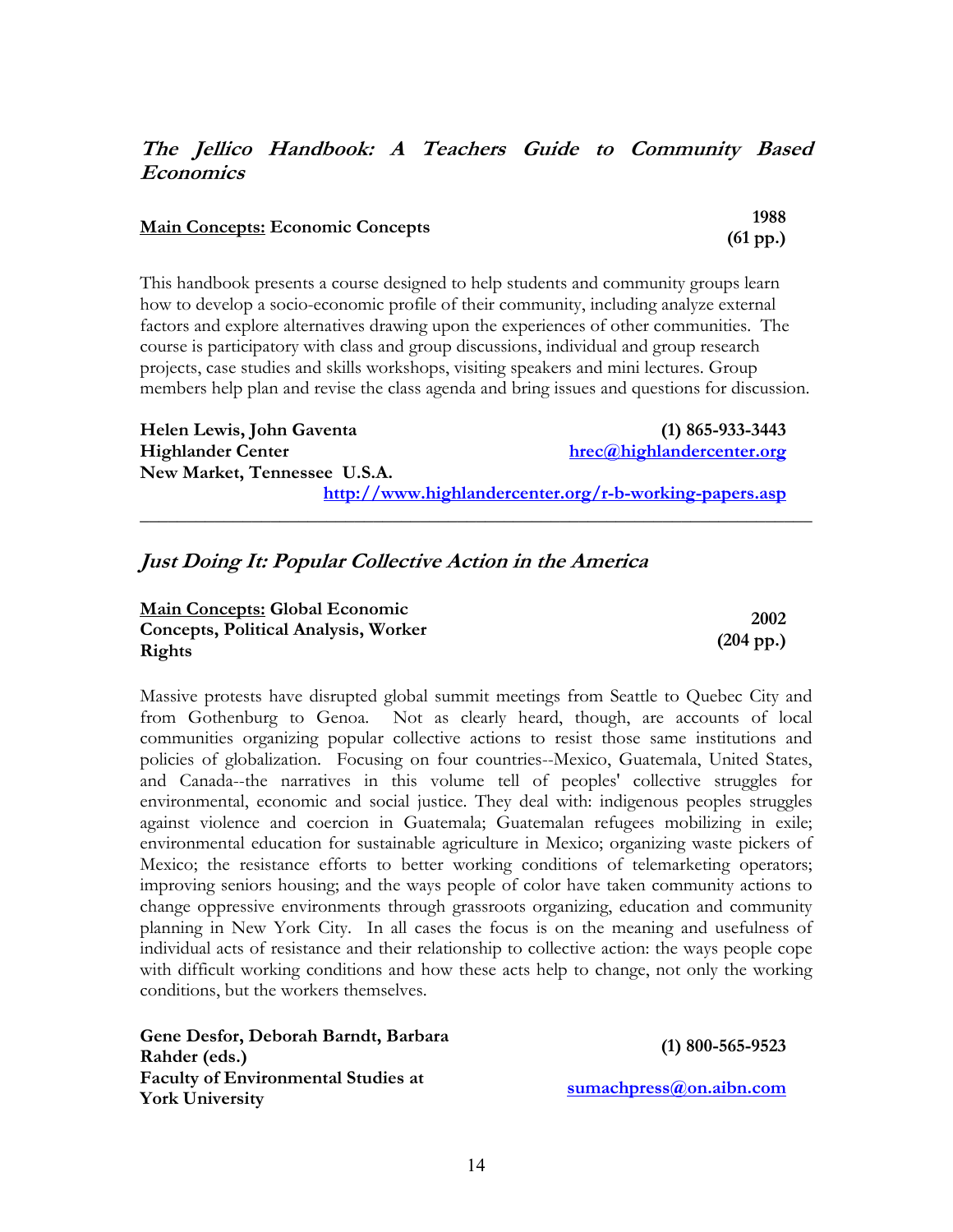## **Mainstreaming Informal Employment and Gender in Poverty Reduction: A Handbook for Policymakers and Other Stakeholders**

| <b>Main Concepts: Global Economic</b> | 2004                |
|---------------------------------------|---------------------|
| Analysis, Worker Rights, Informal     |                     |
| <b>Sector</b>                         | $(250 \text{ pp.})$ |

This book highlights the lack of attention to informal employment in poverty reduction policies. This group describes how major changes in the nature of work due to economic restructuring and liberalization has impacted different kinds of informal producers. Using practical examples, it attempts to build a case for the need for increased understanding and emphasis on informal employment in anti-poverty policy and development and offers guidelines for policy-makers.

**Martha Alter Chen, Joann Vanek, Marilyn Carr (44) 20 7747 6342 Women in Informal Employment Globalizing and Organizing (WIEGO) r.jones-parry@commonwealth.int**

**http://www.thecommonwealth.org/Templates/System/LatestNews.asp?NodeI D=140567**

 $\_$  , and the set of the set of the set of the set of the set of the set of the set of the set of the set of the set of the set of the set of the set of the set of the set of the set of the set of the set of the set of th **Money Talks: How Aid Conditions Continue to Drive Utility Privatization in Poor Countries** 

| <b>Main Concepts: Privatization, Loan</b> | 2004               |
|-------------------------------------------|--------------------|
| Conditionalities, International           |                    |
| <b>Financial Institutions (IFIs)</b>      | $(28 \text{ pp.})$ |

This paper describes the conditions that donors attach to their aid programs go far beyond any legitimate measures to ensure that aid money is used efficiently for its stated purposes. Indeed, they go to the heart of the public policy-making process in the countries concerned. Utility privatization is a prime example of this trend, and is particularly worrying given its relevance to poverty reduction. In a large number of low-income countries, donors are pressuring governments to sell off and sub-contract services in water and electricity to private companies. They do so despite the lack of evidence that this increases access for poor people, accountability to consumers or cost-effectiveness.

**Romilly Greenhill, Patrick Watt (44) 20 7561 7561 ActionAid UK** Mail@actionaid.org.uk **London, UK**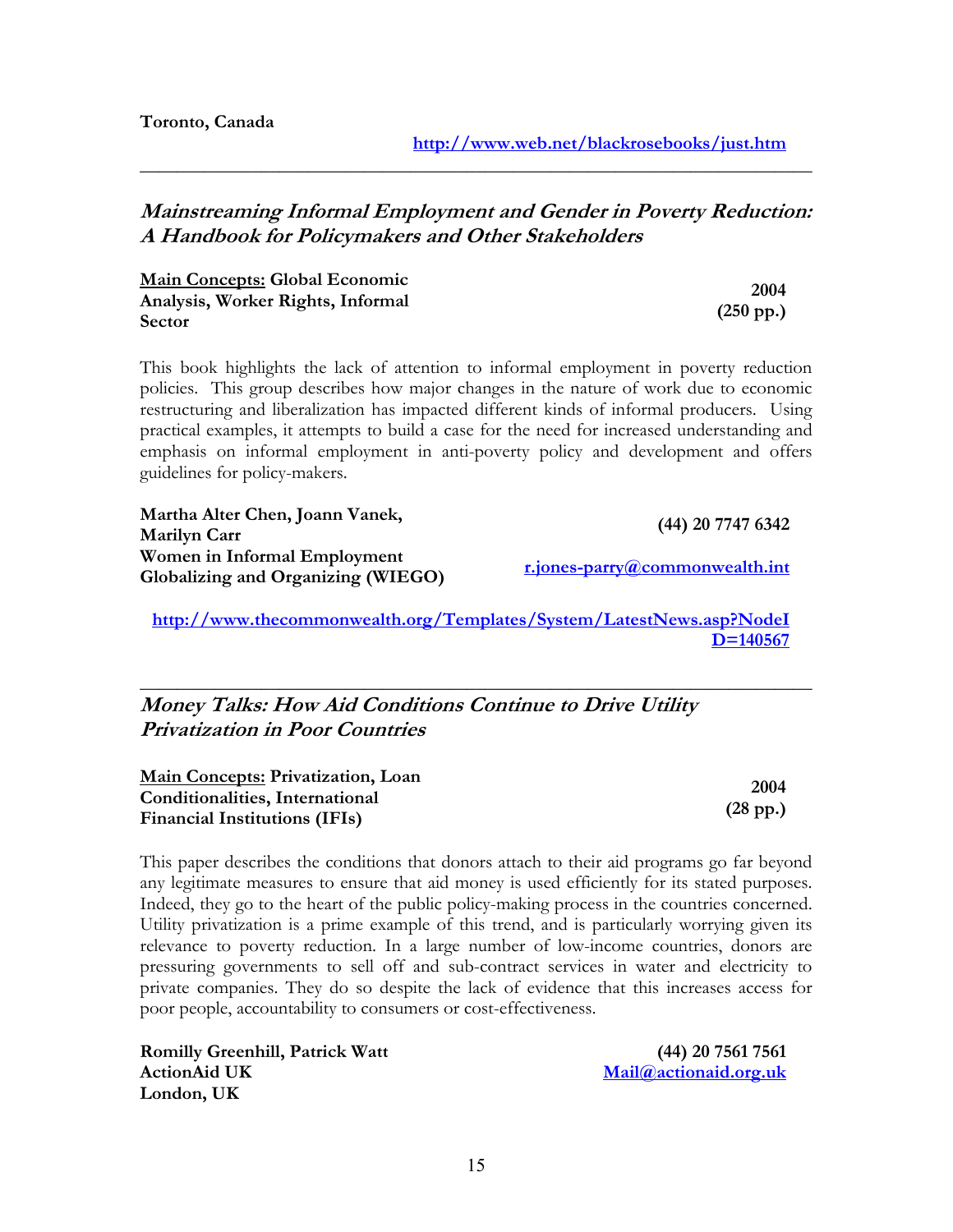## **http://www.servicesforall.org/html/Governance/ActionAid-Money\_Talks.pdf** \_\_\_\_\_\_\_\_\_\_\_\_\_\_\_\_\_\_\_\_\_\_\_\_\_\_\_\_\_\_\_\_\_\_\_\_\_\_\_\_\_\_\_\_\_\_\_\_\_\_\_\_\_\_\_\_\_\_\_\_\_\_\_\_\_\_\_\_\_\_\_\_

## **Pocket Trade Lawyer: The Alphabet Soup of Globalization**

| <b>Main Concepts: Political Analysis,</b> | 2003               |
|-------------------------------------------|--------------------|
| Trade                                     | $(16 \text{ pp.})$ |

A glossary of legal trade terms explained and defined in terms of its effects on the environment, social justice and national and global policies. This short glossary elaborates on trade treaties and mechanisms that are part of the dialogue between negotiators but often inaccessible to civil society groups because of its ambiguous and confusing terminology.

**\_\_\_\_\_\_\_\_\_\_\_\_\_\_\_\_\_\_\_\_\_\_\_\_\_\_\_\_\_\_\_\_\_\_\_\_\_\_\_\_\_\_\_\_\_\_\_\_\_\_\_\_\_\_\_\_\_\_\_\_\_\_\_\_\_\_\_\_\_\_\_\_**

**Global Trade Watch gtwinfo@citizen.org Washington, D.C. U.S.A.** 

#### **Main Concepts: Privatization 2003**

**Privatization: An Instructional Manual**

This draft manual provides a curriculum to help workers and union leaders to understand privatization and to take proactive measures to advance their interests as privatization takes place including defining their role as unionists; understanding the practical realities of a free market economy; rules, procedures and institutions involved in privatization with their (positive and negative) consequences; identifying union actions and strategizing union action. The process is designed for semi-literate workers.

\_\_\_\_\_\_\_\_\_\_\_\_\_\_\_\_\_\_\_\_\_\_\_\_\_\_\_\_\_\_\_\_\_\_\_\_\_\_\_\_\_\_\_\_\_\_\_\_\_\_\_\_\_\_\_\_\_\_\_\_\_\_\_\_\_\_\_\_\_\_\_\_

**Lisa McGowan (1) 202-778-4500 The Solidarity Center with the Economic Education Facilitators of the Workers' Education Association of Egypt Cairo, Egypt** 

**http://www.solidaritycenter.org/**

**http://www.citizen.org/documents/PTL\_nov03.pdf**

 **(1) 202-546-4996**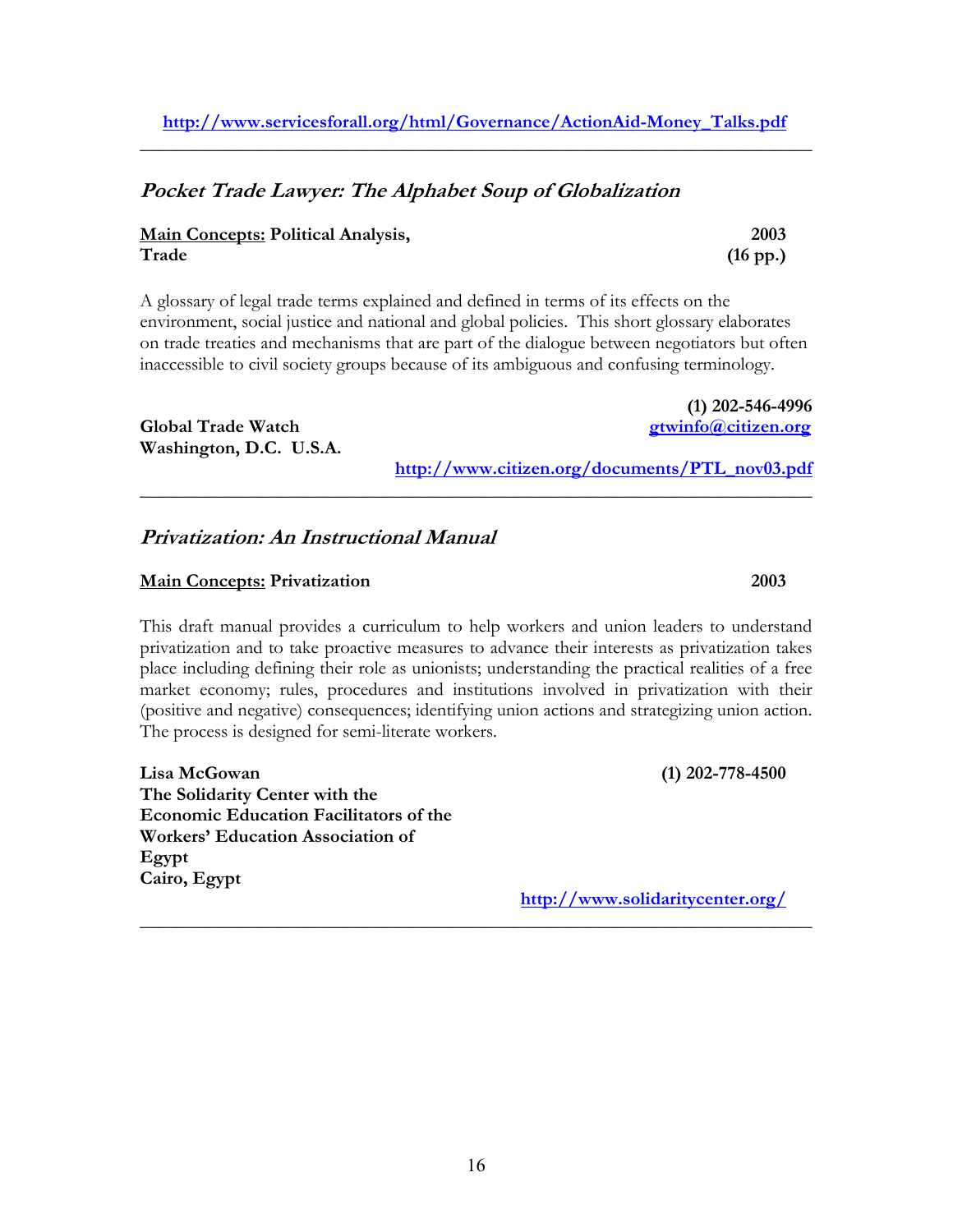## **The Pros and Cons of Private Provision of Water and Electricity Service: A Handbook for Evaluating Rationales**

| <b>Main Concepts: Political Analysis,</b> | 2004               |
|-------------------------------------------|--------------------|
| Privatization                             | $(20 \text{ pp.})$ |

This paper briefly describes and critically evaluates the main rationales for using the private sector to deliver water, sanitation and electricity services. It also identifies policy trends and the major policy instruments used by multilateral organizations to promote private provision in these sectors. It concludes with recommendations for assessing the feasibility of private provision and participating in efforts to challenge privatization.

| Tim Kessler                                       | $(1)$ 301-270-1000     |
|---------------------------------------------------|------------------------|
| Citizens' Network on Essential<br><b>Services</b> | tkessler@coditel.net   |
| Silver Spring, Maryland U.S.A.                    |                        |
|                                                   | www.servicesforall.org |

\_\_\_\_\_\_\_\_\_\_\_\_\_\_\_\_\_\_\_\_\_\_\_\_\_\_\_\_\_\_\_\_\_\_\_\_\_\_\_\_\_\_\_\_\_\_\_\_\_\_\_\_\_\_\_\_\_\_\_\_\_\_\_\_\_\_\_\_\_\_\_\_

## **Rethinking Globalization: Teaching for Justice in an Unjust World**

| <b>Main Concepts: Global Economic</b> | 2002                |
|---------------------------------------|---------------------|
| Concepts                              | $(402 \text{ pp.})$ |

This book from Rethinking Schools helps teachers raise critical issues with students in grades 4 - 12 about the increasing globalization of the world's economies and infrastructures, and the many different impacts this trend has on our planet and those who live here. The authors use role plays, interviews, poems, stories, background readings, cartoons, and handson teaching activities to explain the forces shaping the world.

| Bill Bigelow and Bob Peterson (eds.)                        | $(1)$ 414-964-9646, $(1)$ 800-669-4192 |  |
|-------------------------------------------------------------|----------------------------------------|--|
| <b>Rethinking Schools</b>                                   | bbpdx@aol.com, repmilw@aol.com         |  |
| Milwaukee, Wisconsin U.S.A.                                 |                                        |  |
| http://www.rethinkingschools.org/publication/rg/index.shtml |                                        |  |
|                                                             |                                        |  |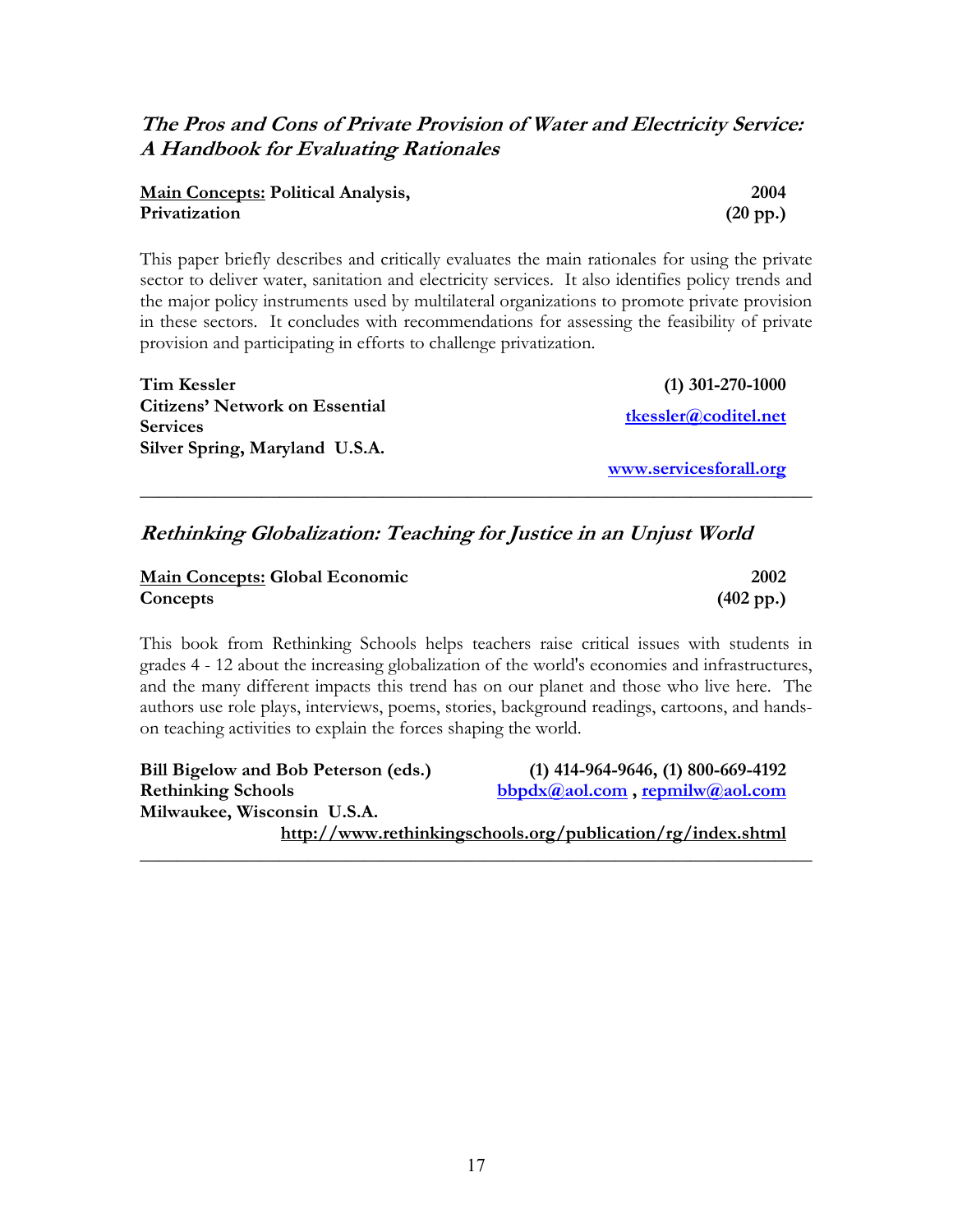## **Rethinking Participation**

#### **Main Concepts: Poverty Reduction Strategy Paper (PRSP)**

This ActionAid discussion paper is designed to elicit debate and discussion among ActionAid country programs and other civil society groups participating in the PRSP process. *Rethinking Participation* highlights important questions for civil society groups that are participating in the PRSP process about the limitations of the promise of the PRSP of engaging citizens in critical economic policy questions. Part one discusses the PRSP process itself, part two documents the track record of actual civil society participation and its impact on policy and part three raises critical questions for discussion for groups that are currently involved in this process.

| Rick Rowden, Jane Ocaya Irama   | $(1)$ 202-835-1240                                          |
|---------------------------------|-------------------------------------------------------------|
| ActionAid USA, ActionAid Uganda | RickR@actionaidusa.org,<br>Janeol@actionaiduganda.org       |
| Washington D.C., USA;           |                                                             |
| Kampala, Uganda                 |                                                             |
|                                 | http://globalpolicy.igc.org/ngos/int/bwi/2004/0404think.pdf |

\_\_\_\_\_\_\_\_\_\_\_\_\_\_\_\_\_\_\_\_\_\_\_\_\_\_\_\_\_\_\_\_\_\_\_\_\_\_\_\_\_\_\_\_\_\_\_\_\_\_\_\_\_\_\_\_\_\_\_\_\_\_\_\_\_\_\_\_\_\_\_\_

## **Starting With Women's Lives: Changing Today's Economy**

| <b>Main Concepts: Global Economic</b> | 2000    |
|---------------------------------------|---------|
| <b>Concepts, Gender Analysis,</b>     |         |
| Globalization                         | (94pp.) |

A "how-to" guide for understanding today's economy in a visual and participatory way, called "The Wall". The methodology uses the image of a stone wall to analyze changes in the economy over the past ten years and what those changes have meant for women. *Starting with Women's Lives* was written by experienced popular educators who have worked with grassroots groups in churches and unions and with community groups. It provides detailed notes for facilitators, background information, and exercises. It is designed primarily for women who want to facilitate workshops with women, though it also includes a section on adapting the method for mixed groups.

| <b>Suzanne Doerge, Beverly Burke</b>                        | $(1)$ 613-521-3113, $(1)$ 613-521-3100 |  |
|-------------------------------------------------------------|----------------------------------------|--|
| Women's Inter-Church Council of                             | mcmurtry@wicc.org                      |  |
| Canada, Canadian Labour Congress                            | WomensMarch@clc-ctc.ca                 |  |
| Toronto and Ottawa, Canada                                  |                                        |  |
| http://www.catalystcentre.ca/rtwx2/Catalogue/0969143966.htm |                                        |  |
|                                                             |                                        |  |

**2004 (52 pp.)**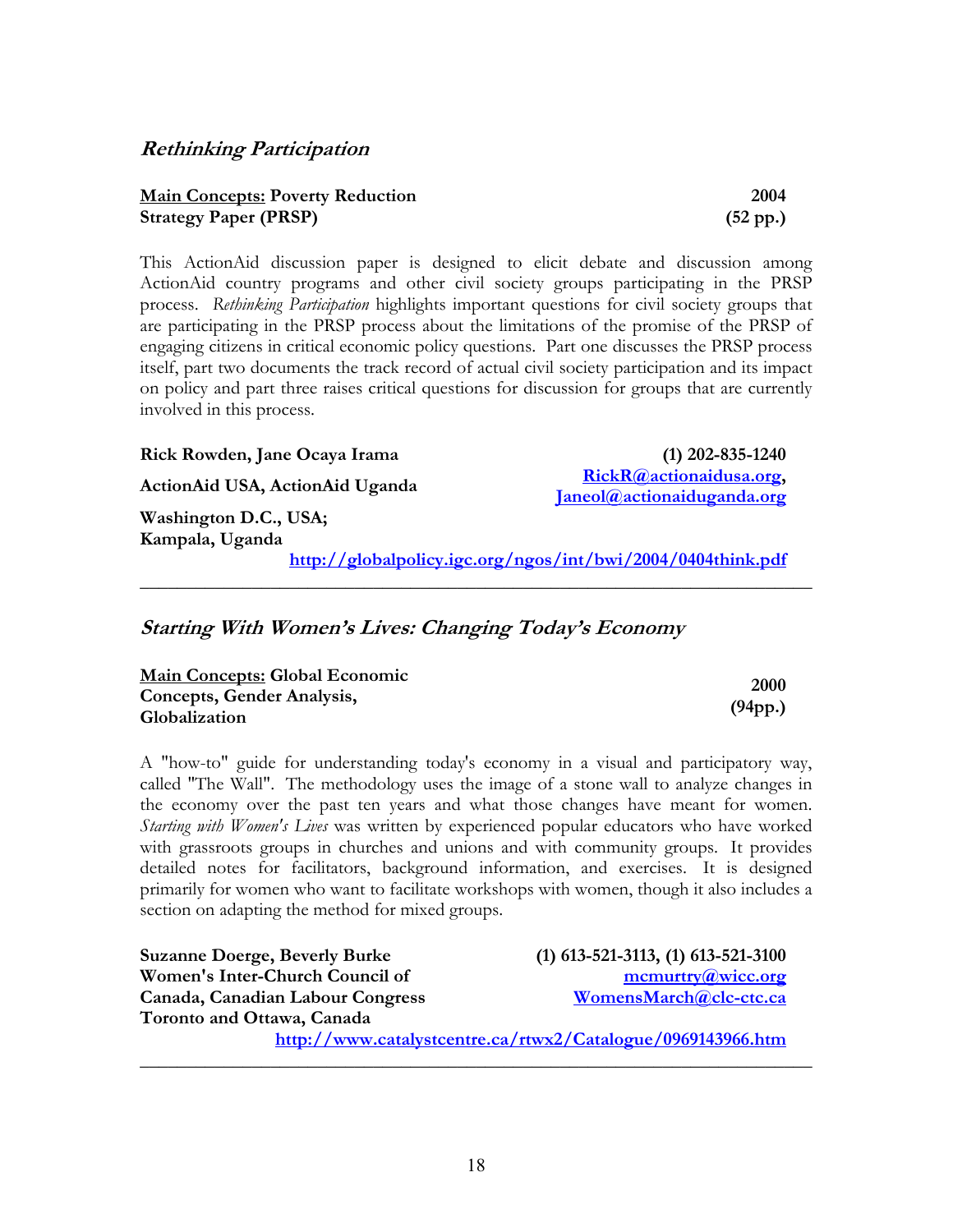## **Tangled Routes: Women, Work and Globalization on the Tomato Trail**

# **Main Concepts: Trade, Globalization <sup>2002</sup>**

Tangled Routes follows a corporate tomato from a Mexican field through the United States to a Canadian table, examining in its wake the dynamic relationship between production and consumption, work and technology, health and environment, bio-diversity and cultural diversity. Three case studies--a Mexican agribusiness, a Canadian supermarket, and a U.S. owned fast-food restaurant--offer a view of globalization from above (corporate profiles), globalization from below (stories of women who plant, pick, pack, scan, slice, and sell tomatoes), and the other globalization (acts of resistance and alternatives to the corporate model).

| Deborah Barndt                             | $(1)$ 905-841-1460                 |
|--------------------------------------------|------------------------------------|
| <b>Faculty of Environmental Studies at</b> |                                    |
| <b>York University</b>                     | Garamond@web.ca                    |
| Toronto, Canada                            |                                    |
|                                            | http://www.garamond.ca/Barndt.html |

\_\_\_\_\_\_\_\_\_\_\_\_\_\_\_\_\_\_\_\_\_\_\_\_\_\_\_\_\_\_\_\_\_\_\_\_\_\_\_\_\_\_\_\_\_\_\_\_\_\_\_\_\_\_\_\_\_\_\_\_\_\_\_\_\_\_\_\_\_\_\_\_

## **Teaching for Change: Popular Education and the Labor Movement**

| <b>Main Concepts: Economic Analysis,</b> | 2002                |
|------------------------------------------|---------------------|
| <b>Worker Rights</b>                     | $(263 \text{ pp.})$ |

This manual captures stories and experiences of popular educators in the US Labor movement including the Highlander Center, Justice for Janitors, National Labor College, Avondale Shipyard. It examines the multiple ways in which popular education is being used in the labor movement currently. It also examines other facets of popular education including theatre & culture, economics education, workplace safety and health, and the use of popular education in the classroom. While drawing from the history of popular educators nationally and internationally, popular educators today are forging a new path based on the changing needs and conditions of workers and unions. This book is an account of an educational model and how it has brought understanding and mobilization. These essays trace the history of popular education and its impact on many groups working for social change.

| Linda Delp, Miranda Outman-Kramer,   | $(1)$ 416-516-9546, 1-888-521-1453                          |
|--------------------------------------|-------------------------------------------------------------|
| Susan J. Schurman, Kent Wong         |                                                             |
| <b>Center for Labor Research and</b> |                                                             |
| <b>Education at UCLA</b>             | catalystcentre@web.ca                                       |
| Los Angeles, California U.S.A        |                                                             |
|                                      | http://www.catalystcentre.ca/rtwx2/Catalogue/0615122752.htm |

**(267 pp.)**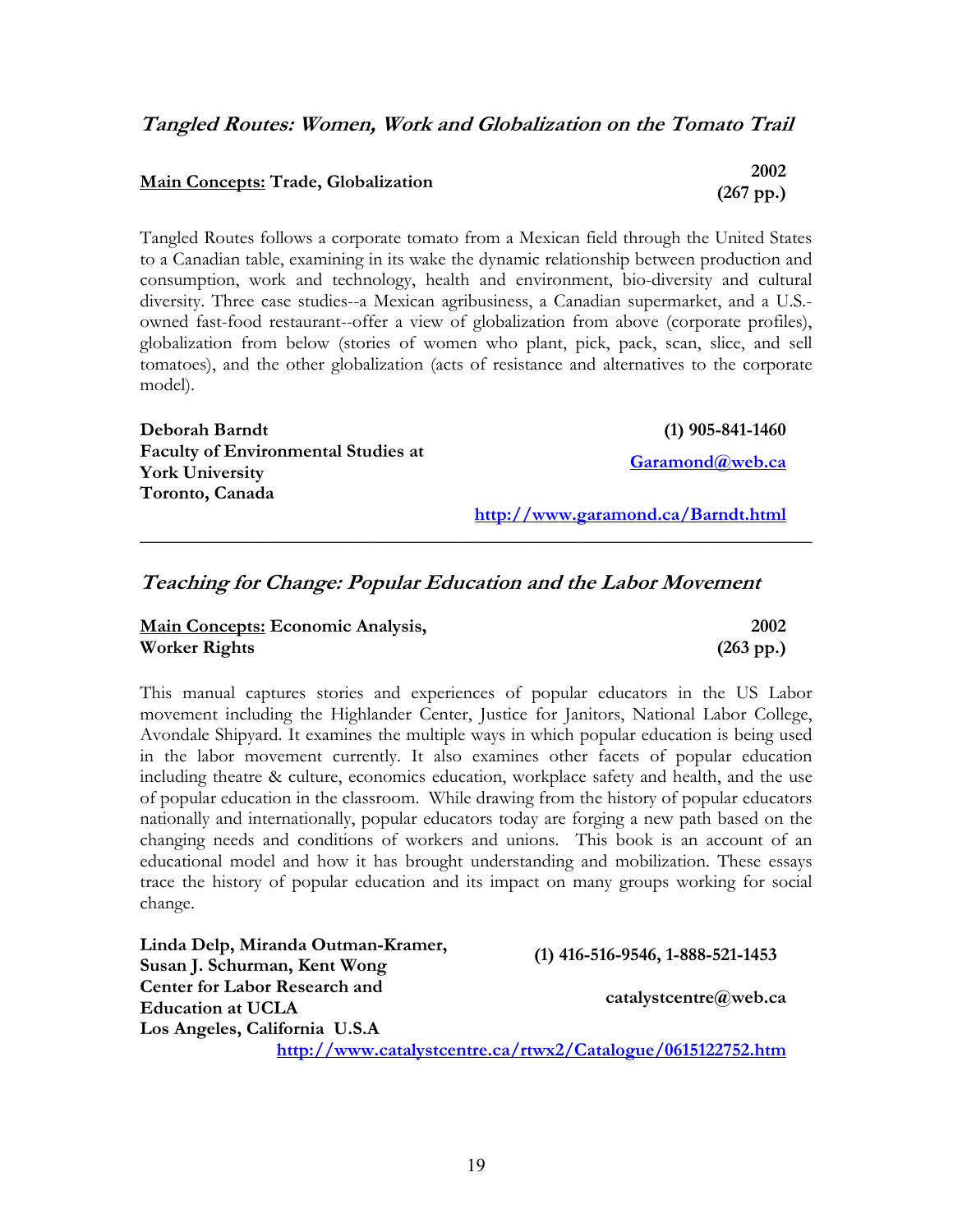**Ten Plagues of Globalization**

This book explains the primary problems generated by the global economic system in a way that is accessible to readers. Full of drawings, the book addresses the issues of environmental damage, concentration of wealth, unemployment and more. Available in English and Spanish.

| Jose Victor Aguilar, Miguel Cavada | $(503)$ 225-3810                                 |
|------------------------------------|--------------------------------------------------|
| Equipo Maiz                        | epicainfo@epica.org                              |
| San Salvador, El Salvador          |                                                  |
|                                    | http://www.epica.org/Bookstore/Globalization.htm |
|                                    |                                                  |

#### **Today's Globalization**

#### **Main Concepts: Global Economic Concepts** contains **Contains Contains (42 pp.)** (42 pp.)

Designed for community-level workshops, this toolkit helps facilitators to develop a learning process to examine the historical development of globalization and its current incarnations. The exercises encourage participants to identify the local effects of globalization and offer perspectives from other parts of the world. The toolkit outlines sample questions for discussions in workshops and outlines how participants can then conduct the workshop themselves. The concluding section has exercise handouts and a list of resources for reference. This toolkit is used in a variety of high schools, universities, and progressive community organizations.

**\_\_\_\_\_\_\_\_\_\_\_\_\_\_\_\_\_\_\_\_\_\_\_\_\_\_\_\_\_\_\_\_\_\_\_\_\_\_\_\_\_\_\_\_\_\_\_\_\_\_\_\_\_\_\_\_\_\_\_\_\_\_\_\_\_\_\_\_\_\_\_\_** 

**Project South: Institute for the Elimination of Poverty and Genocide projectsouthdc@earthlink.net Washington, D.C. U.S.A.** 

**http://www.projectsouth.org/resources/global.html**

**(1) 202-332-5333** 

**Main Concepts: Globalization <sup>2002</sup> (71 pp.)**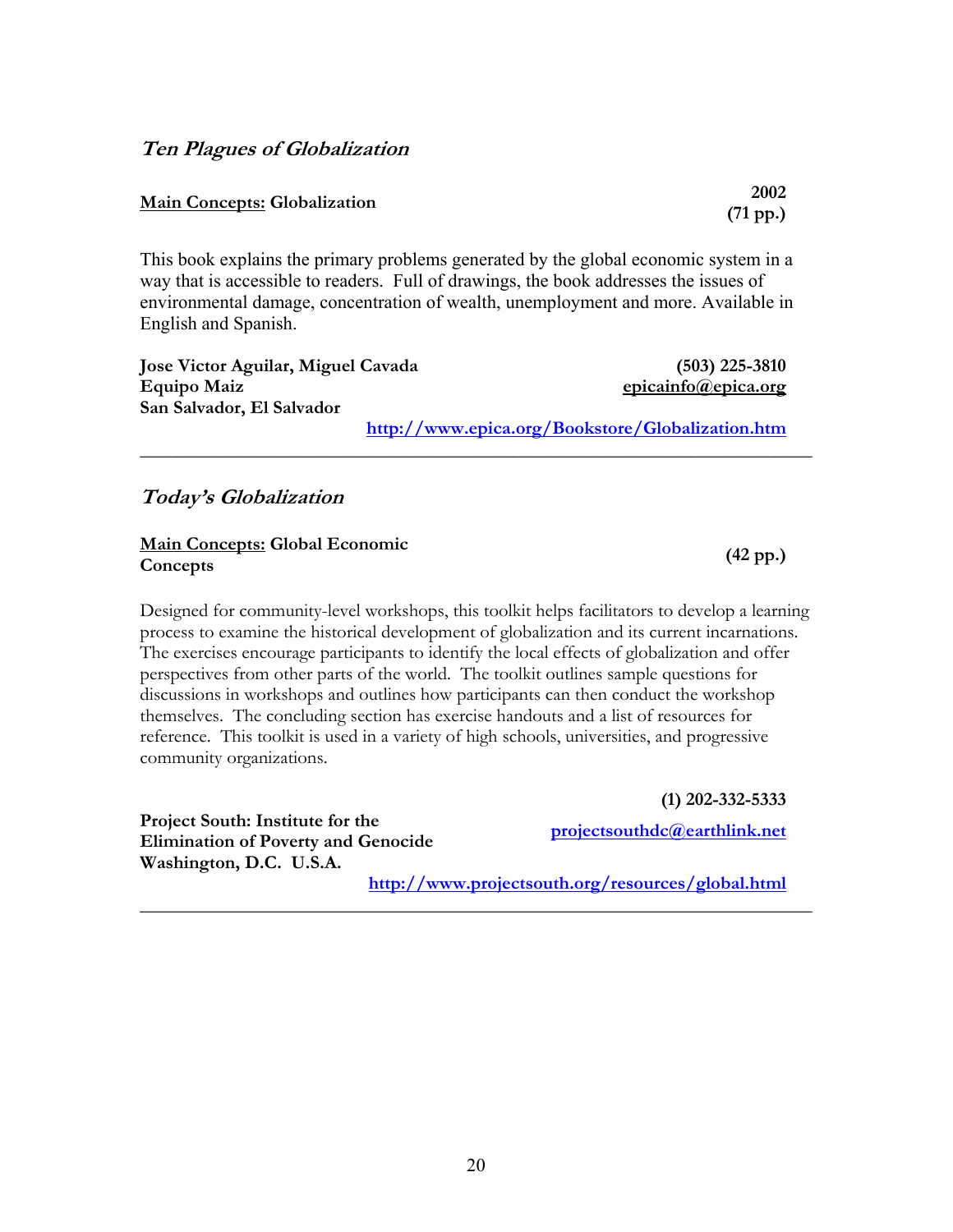## **Trade Intensification in Asian Economies: What it Means to Women's Work**

| Main Concepts: Trade, Worker Rights, |  |
|--------------------------------------|--|
| <b>Gender Analysis</b>               |  |

This economic and social analysis of the ongoing re-structuring and intensification of trade in the region's economies offers a perspective centered on the range of work performed by Asian women.

**Gigi Francisco Women and Gender Institute gigifran** 1999@yahoo.com **Quezon City, Philippines http://www.genderandtrade.net/EconoLit/AsiaPacket.pdf**

 $\mathcal{L}_\mathcal{L} = \{ \mathcal{L}_\mathcal{L} = \{ \mathcal{L}_\mathcal{L} = \{ \mathcal{L}_\mathcal{L} = \{ \mathcal{L}_\mathcal{L} = \{ \mathcal{L}_\mathcal{L} = \{ \mathcal{L}_\mathcal{L} = \{ \mathcal{L}_\mathcal{L} = \{ \mathcal{L}_\mathcal{L} = \{ \mathcal{L}_\mathcal{L} = \{ \mathcal{L}_\mathcal{L} = \{ \mathcal{L}_\mathcal{L} = \{ \mathcal{L}_\mathcal{L} = \{ \mathcal{L}_\mathcal{L} = \{ \mathcal{L}_\mathcal{$ 

## **Trade Unions & Privatization in Egypt: Learning and Planning for Action Using the Ah-Hah! Process**

**Main Concepts: Worker Rights, Privatization, International Financial Institutions (IFIs)** 

The Ah-Ha! Process is a visual popular education method for semi-literate learners, which engages participants in a collective conversation to analyze their situation and depicts the highlights of their analysis in a mural/map. The facilitator acts as an animator, drawing out participants' experiences and knowledge through a series of questions and then illustrates their ideas using simple symbols on paper. This draft manual uses an intensive experience with unions in Egypt to illustrate the process applied to privatization.

**Lisa McGowan (1) 202-778-4500 The Solidarity Center with Workers' Education Association Washington, D.C., U.S.A. Cairo, Egypt** 

**http://www.solidaritycenter.org/**

**2003**

**2000 (35 pp.)**

 $\mathcal{L}_\mathcal{L} = \{ \mathcal{L}_\mathcal{L} = \{ \mathcal{L}_\mathcal{L} = \{ \mathcal{L}_\mathcal{L} = \{ \mathcal{L}_\mathcal{L} = \{ \mathcal{L}_\mathcal{L} = \{ \mathcal{L}_\mathcal{L} = \{ \mathcal{L}_\mathcal{L} = \{ \mathcal{L}_\mathcal{L} = \{ \mathcal{L}_\mathcal{L} = \{ \mathcal{L}_\mathcal{L} = \{ \mathcal{L}_\mathcal{L} = \{ \mathcal{L}_\mathcal{L} = \{ \mathcal{L}_\mathcal{L} = \{ \mathcal{L}_\mathcal{$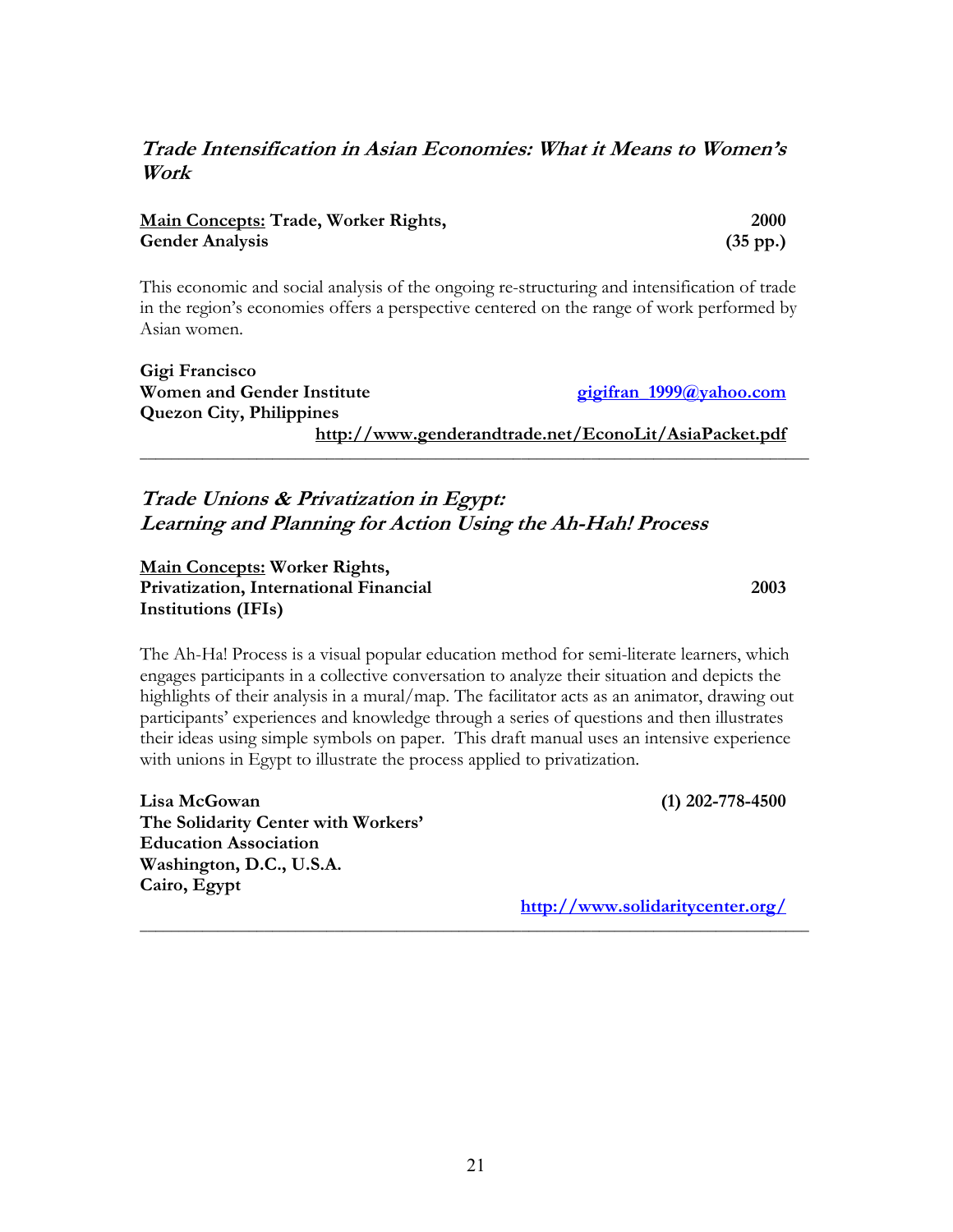## **Trading Away Our Rights: Women Working in Global Supply Chains**

| Main Concepts: Worker Rights, Trade, | 2004               |
|--------------------------------------|--------------------|
| <b>Gender Analysis</b>               | $(52 \text{ pp.})$ |

As part of their international "Make Trade Fair" campaign, Oxfam's report analyzes contract-based work, which primarily employs women. Oxfam's research with partners in 12 countries involves interviews with hundreds of women workers and many farm and factory managers, supply chain agents, retail and brand company staff, unions and government officials. It reveals how retailers (supermarkets and department stores) and clothing brands are using their power in supply chains systematically to push many costs and risks of business on to producers, who in turn pass them on to working women.

| Kate Raworth | $(44)$ 1865 311311                                                 |
|--------------|--------------------------------------------------------------------|
| Oxfam        | http://www.oxfam.org.uk/contact/forms/campaigning.htm              |
| London, UK   |                                                                    |
|              | http://www.oxfam.org.uk/what_we_do/issues/trade/trading_rights.htm |

*\_\_\_\_\_\_\_\_\_\_\_\_\_\_\_\_\_\_\_\_\_\_\_\_\_\_\_\_\_\_\_\_\_\_\_\_\_\_\_\_\_\_\_\_\_\_\_\_\_\_\_\_\_\_\_\_\_\_\_\_\_\_\_\_\_\_\_\_\_\_\_\_*

## **Unpacking Globalization: A Popular Education Kit**

| <b>Main Concepts: Global Economic</b> | <b>2000</b>         |
|---------------------------------------|---------------------|
| Concepts                              | $(145 \text{ pp.})$ |

This handbook is a resource for people and groups that wish to explore the impact of economic globalization in a workshop setting. It includes an introduction to popular education principles and practices and also contains seven participatory sessions which discuss aspects of the global economy such as women and work, the Asian financial crisis, privatization, sweatshops, and the WTO.

|                                         | (I) 00J-7JJ-J <del>11</del> J                      |
|-----------------------------------------|----------------------------------------------------|
| <b>Economic Literacy Action Network</b> | hrec@highlandercenter.org                          |
| New Market, Tennessee U.S.A.            |                                                    |
|                                         | http://www.highlandercenter.org/r-b-popular-ed.asp |

\_\_\_\_\_\_\_\_\_\_\_\_\_\_\_\_\_\_\_\_\_\_\_\_\_\_\_\_\_\_\_\_\_\_\_\_\_\_\_\_\_\_\_\_\_\_\_\_\_\_\_\_\_\_\_\_\_\_\_\_\_\_\_\_\_\_\_\_\_\_\_\_

 **(1) 865-933-3443**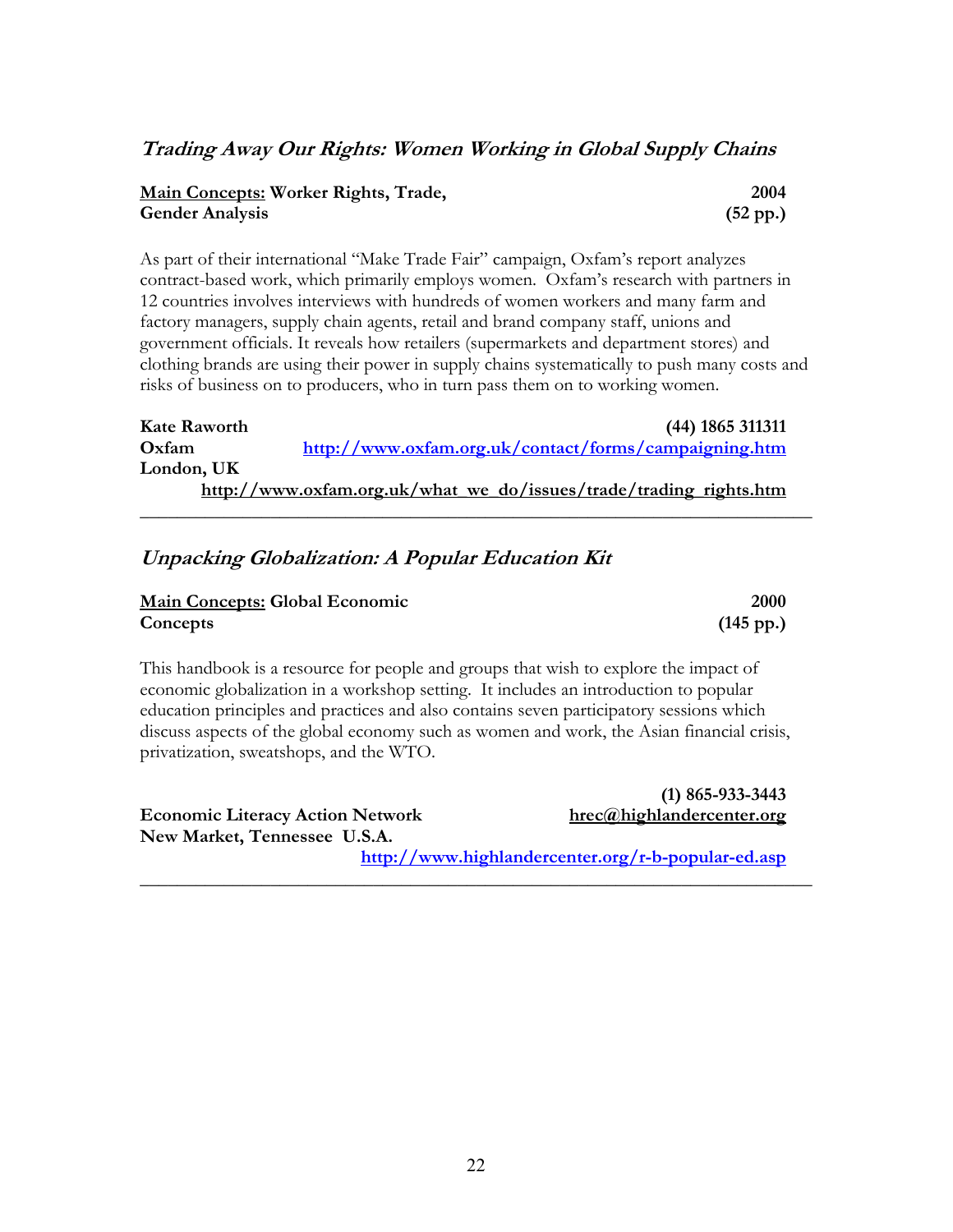## **A Very Popular Economic Education Sampler**

#### **Main Concepts: Economic Concepts 1997**

The *Sampler* outlines a popular education process to be used by community and labor groups. The book contains skits, role-plays, group building activities and methods for identifying and analyzing issues. Sections on honing group facilitation skills and creating activities and programs are included. Also, it includes a complete resource guide that lists many of the groups working on the cutting edge of popular economic education.

|                              | $(1)$ 865-933-3443                                 |
|------------------------------|----------------------------------------------------|
| The Highlander Center        | hrec@highlandercenter.org                          |
| New Market, Tennessee U.S.A. |                                                    |
|                              | http://www.highlandercenter.org/r-b-popular-ed.asp |
|                              |                                                    |

#### **War & the Economy: Too Many Guns. Not Enough Butter**

| <b>Main Concepts: Budget Reform,</b> | 2004               |
|--------------------------------------|--------------------|
| Militarism                           | $(35 \text{ pp.})$ |

Developed as a trainer's guide *War*  $\breve{c}$  *the Economy* contains material to help facilitate a workshop or do a presentation about economic inequality. It provokes discussion on the impact of militarism on the US economy from race, gender, and class perspectives. It provides general discussion of how war & militarism drain resources from basic family and community needs and creates budget crises.

\_\_\_\_\_\_\_\_\_\_\_\_\_\_\_\_\_\_\_\_\_\_\_\_\_\_\_\_\_\_\_\_\_\_\_\_\_\_\_\_\_\_\_\_\_\_\_\_\_\_\_\_\_\_\_\_\_\_\_\_\_\_\_\_\_\_\_\_\_\_\_\_

United for a Fair Economy info@faireconomy.org **Boston, Massachusetts U.S.A** 

 **(1) 617-423-2148**

**www.faireconomy.org**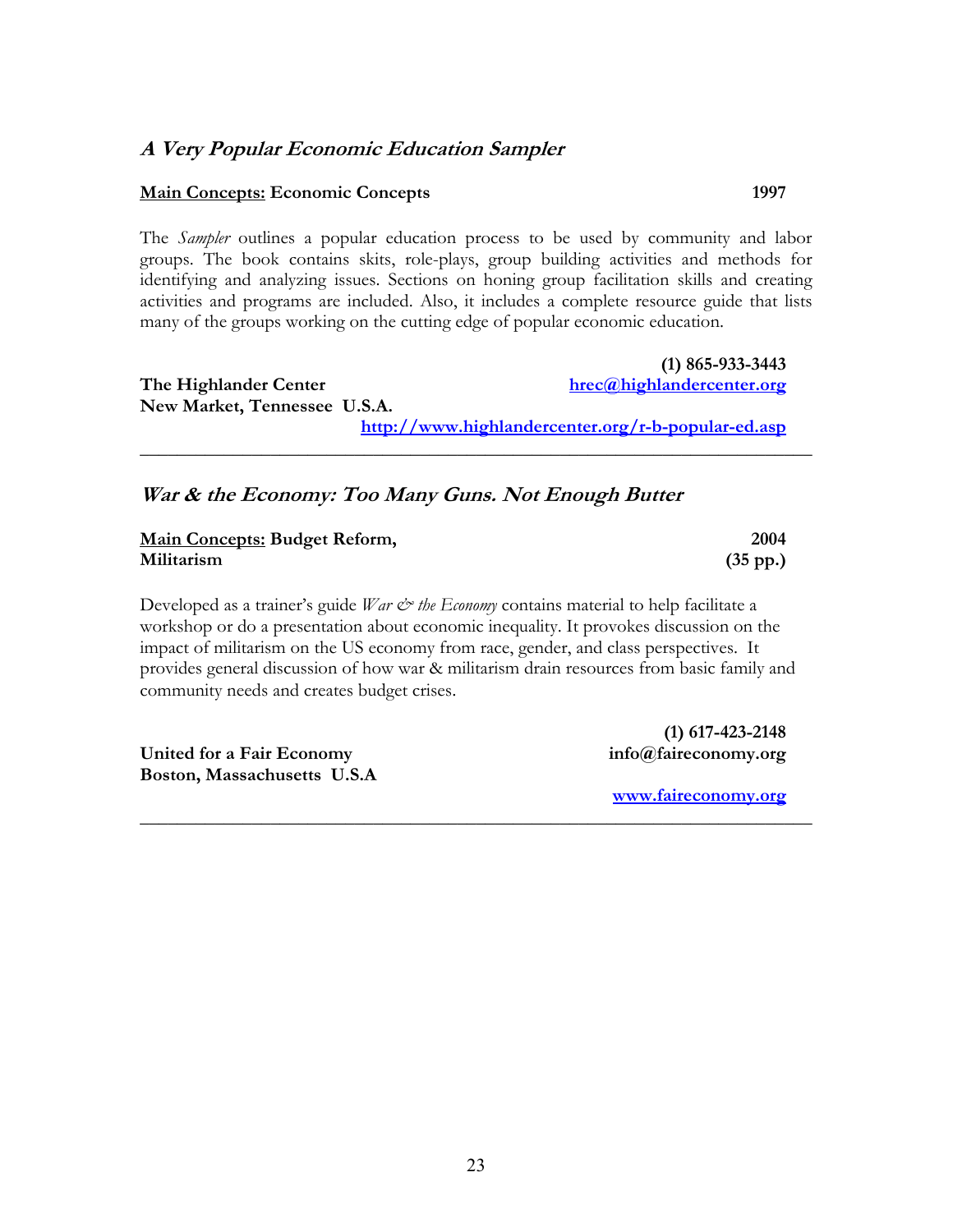### **What is an Economy Anyway? How Does it Work?**

#### **Main Concepts: Global Economic Concepts Concepts Contract Concepts** *(11pp.) Concepts*

Economics is defined as the social science of production and distribution of goods and services however the language of economics is not neccessarily common knowledge for everyone. This short primer that explains and defines common economic and trade terms such as production, consumption, inflation, international trade and budgeting.

**Bongile P. Dlamini (27) 11-838-0449 Gender and Trade Network in Africa (GENTA) msjero@avu.org South Africa** 

*\_\_\_\_\_\_\_\_\_\_\_\_\_\_\_\_\_\_\_\_\_\_\_\_\_\_\_\_\_\_\_\_\_\_\_\_\_\_\_\_\_\_\_\_\_\_\_\_\_\_\_\_\_\_\_\_\_\_\_\_\_\_\_\_\_\_\_\_\_\_\_\_*

**http://www.genderandtrade.net/Africa/Africa.htm**

#### **Women as Disadvantaged Consumers**

**Main Concepts: Consumer Rights, Gender Analysis**

This paper discusses the problems faced by women in everyday life in a male dominated society. The main purpose is to sensitize and inform grassroots networkers about the problems that women face in the society as consumers.

\_\_\_\_\_\_\_\_\_\_\_\_\_\_\_\_\_\_\_\_\_\_\_\_\_\_\_\_\_\_\_\_\_\_\_\_\_\_\_\_\_\_\_\_\_\_\_\_\_\_\_\_\_\_\_\_\_\_\_\_\_\_\_\_\_\_\_\_\_\_\_\_

 **(91) 141-2207482**

**http://cuts-international.org/cart-pub.htm**

**Centre for Consumer Action Research and Training (CART) cart@cuts-international.org Jaipur, India**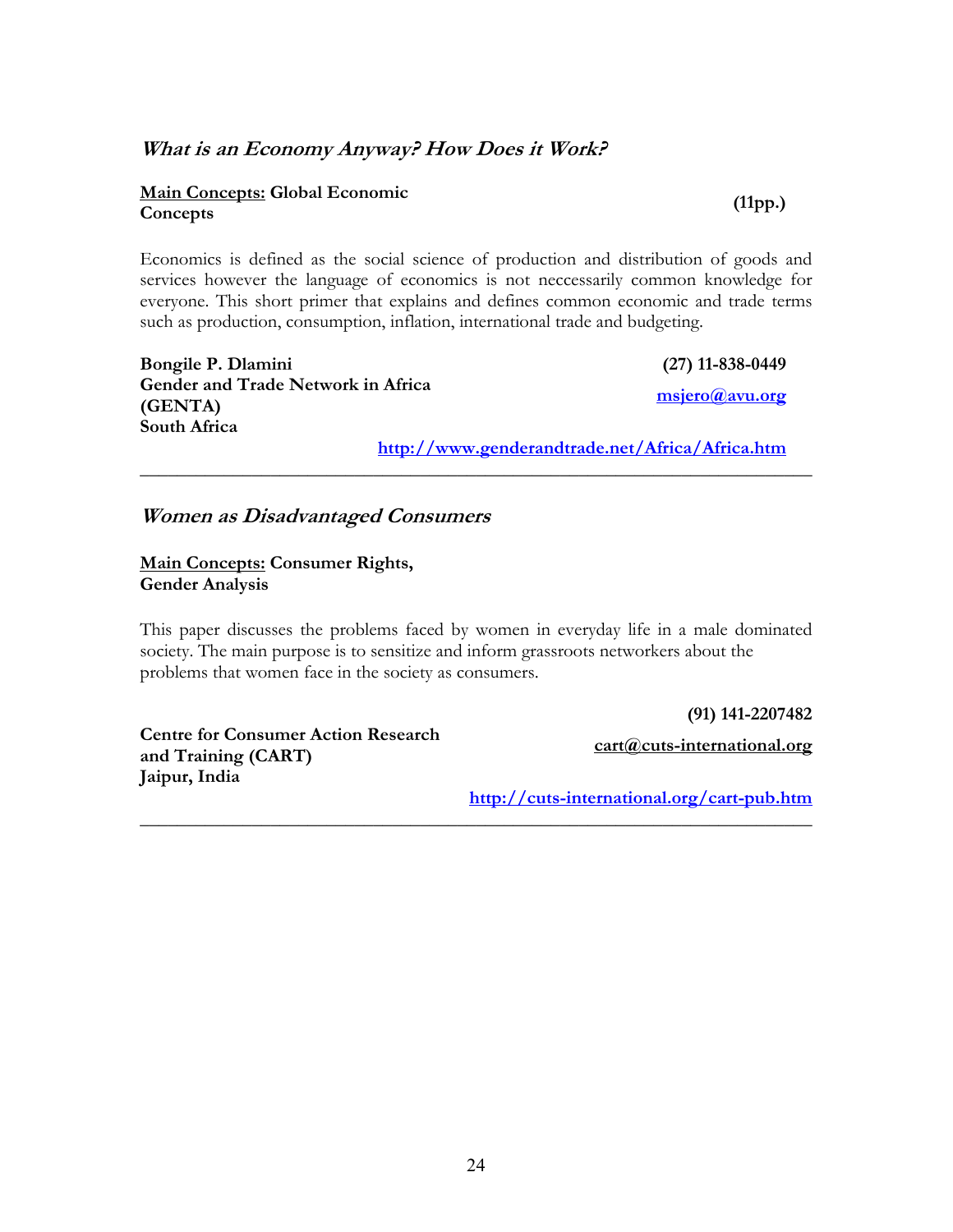## **Women Working the NAFTA Food Chain: Women, Food and Globalization**

| <b>Main Concepts: Gender Analysis,</b> | 1999                |
|----------------------------------------|---------------------|
| Trade, Globalization                   | $(275 \text{ pp.})$ |

This collection provides an overview of gender and global restructuring and uses the stories of women in the food chain to analyze how the North America Free Trade Agreement is affecting that system and its women workers. The final section examines how communitybased organizations are creating local alternatives to the global food system.

| Deborah Barndt (ed.)                                                 | $(1)$ 416-531-6250            |
|----------------------------------------------------------------------|-------------------------------|
| <b>Faculty of Environmental Studies at</b><br><b>York University</b> | sumachpress $(a)$ on.aibn.com |
| Toronto, Canada                                                      |                               |
|                                                                      | www.sumachpress.com           |

\_\_\_\_\_\_\_\_\_\_\_\_\_\_\_\_\_\_\_\_\_\_\_\_\_\_\_\_\_\_\_\_\_\_\_\_\_\_\_\_\_\_\_\_\_\_\_\_\_\_\_\_\_\_\_\_\_\_\_\_\_\_\_\_\_\_\_\_\_\_\_\_

## **Workbook on Globalization**

**Main Concepts: Globalization, Worker Rights (25 pp.)**

This book aims to build an understanding of globalization from a working class perspective; to assess how globalization affects South African workers; to examine and to debate how the working class should report to the challenges posed by globalization.

\_\_\_\_\_\_\_\_\_\_\_\_\_\_\_\_\_\_\_\_\_\_\_\_\_\_\_\_\_\_\_\_\_\_\_\_\_\_\_\_\_\_\_\_\_\_\_\_\_\_\_\_\_\_\_\_\_\_\_\_\_\_\_\_\_\_\_\_\_\_\_\_

**National Labour and Economic Development Institute naledi@naledi.org.za South Africa** 

**http://www.naledi.org.za/**

**(27) 11-403-2122**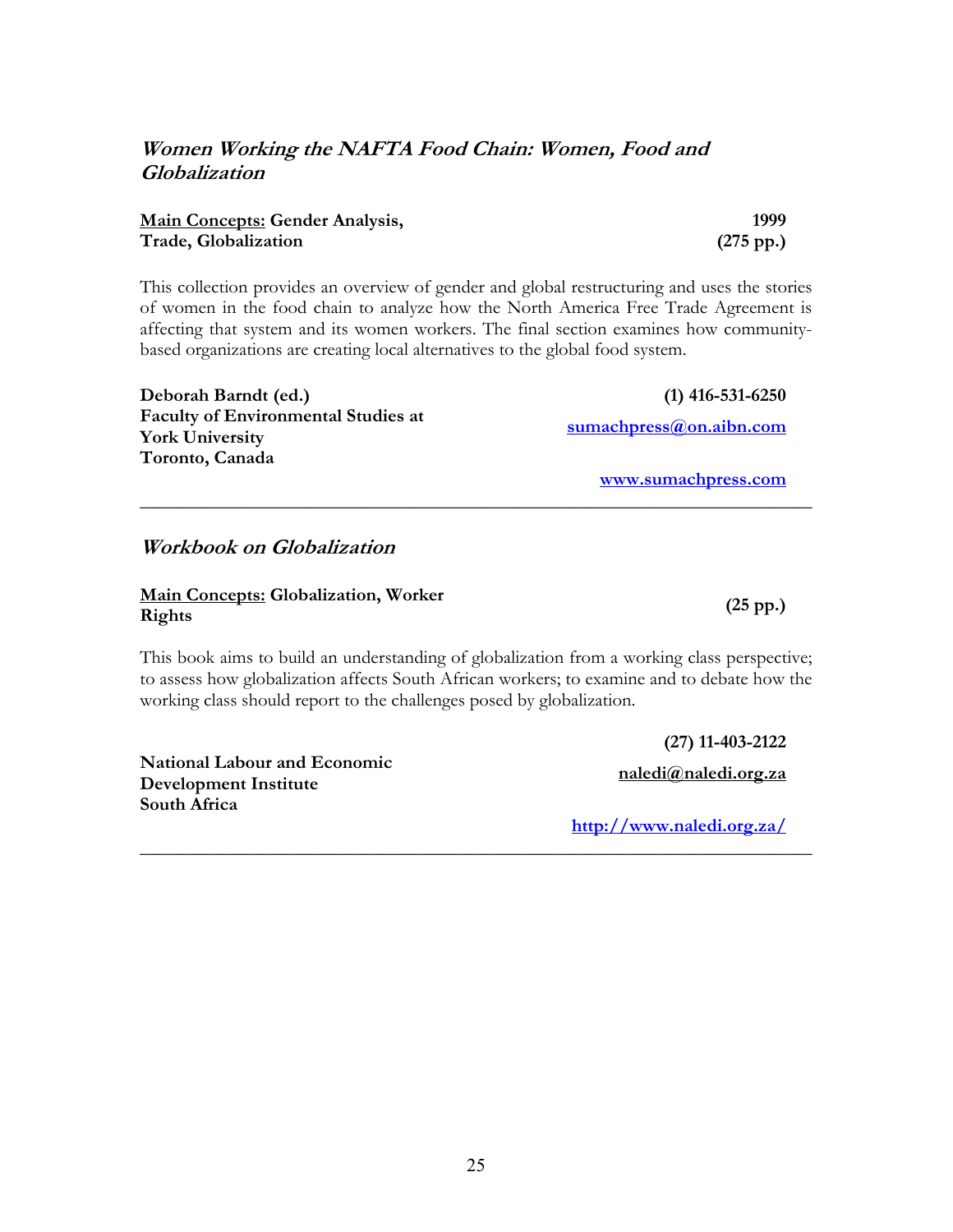## **Working for Life: A Sourcebook on Occupational Health for Women**

#### **Main Concepts: Worker Rights, Gender Analysis**

*Working for Life* provides an introduction to some of the complexities of the issue of Occupational Health and Safety (OHS). Some of the topics discussed in the book include OHS regulations, occupational issues of specific interest to women, industry based hazards and personal protection and hygiene at work. The intent of this manual is to enable women workers and trade union organizers to develop action-oriented strategies based on the realities in their own workplace.

**1999 (318 pp.)**

**Melody Kemp (632) 928-1956 ISIS International admin@isiswomen.org Quezon City, Philippines http://www.amrc.org.hk/Working%20for%20Life.htm**

 $\mathcal{L}_\text{max} = \mathcal{L}_\text{max} = \mathcal{L}_\text{max} = \mathcal{L}_\text{max} = \mathcal{L}_\text{max} = \mathcal{L}_\text{max} = \mathcal{L}_\text{max} = \mathcal{L}_\text{max} = \mathcal{L}_\text{max} = \mathcal{L}_\text{max} = \mathcal{L}_\text{max} = \mathcal{L}_\text{max} = \mathcal{L}_\text{max} = \mathcal{L}_\text{max} = \mathcal{L}_\text{max} = \mathcal{L}_\text{max} = \mathcal{L}_\text{max} = \mathcal{L}_\text{max} = \mathcal{$ 

26